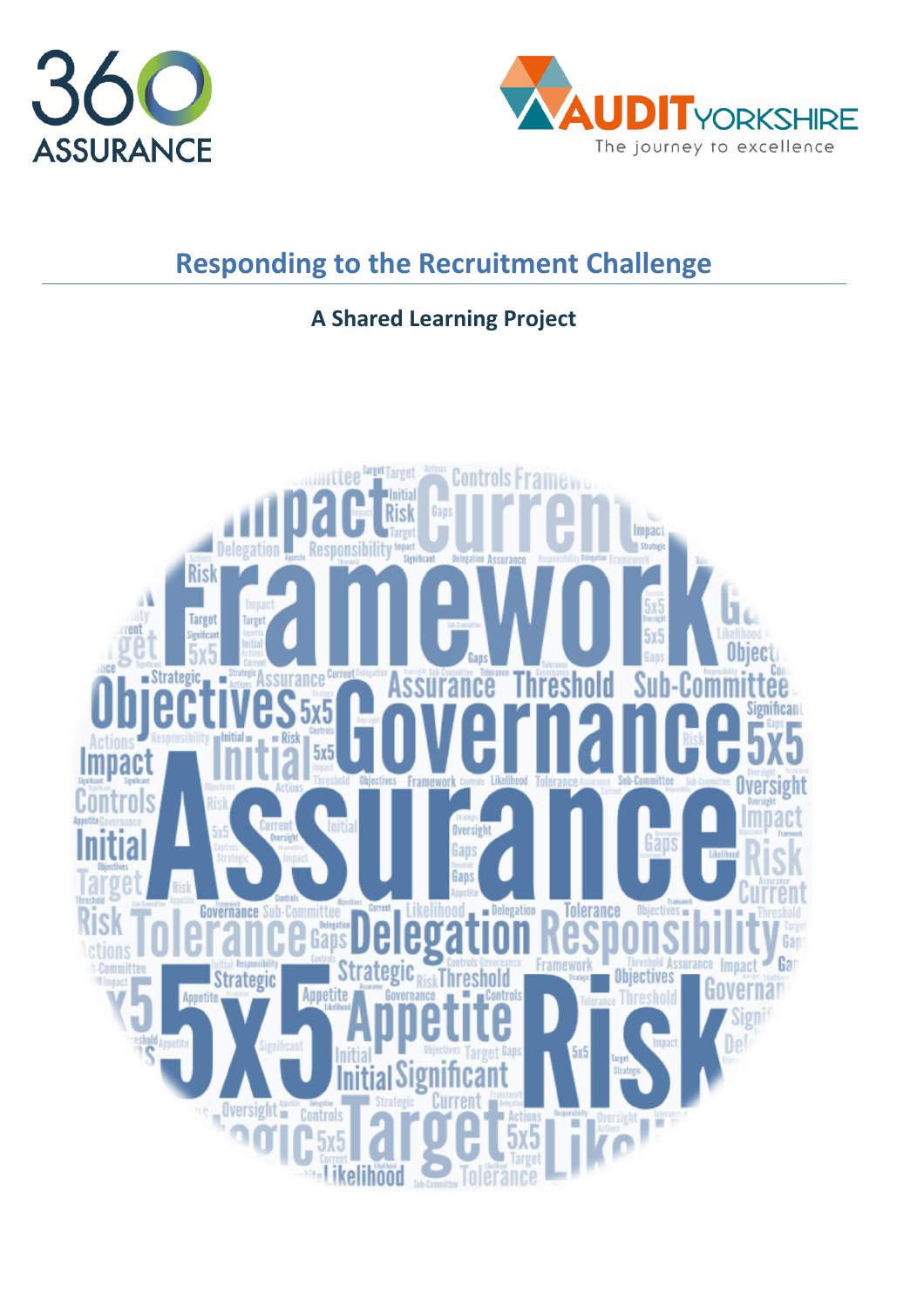



## **Contents**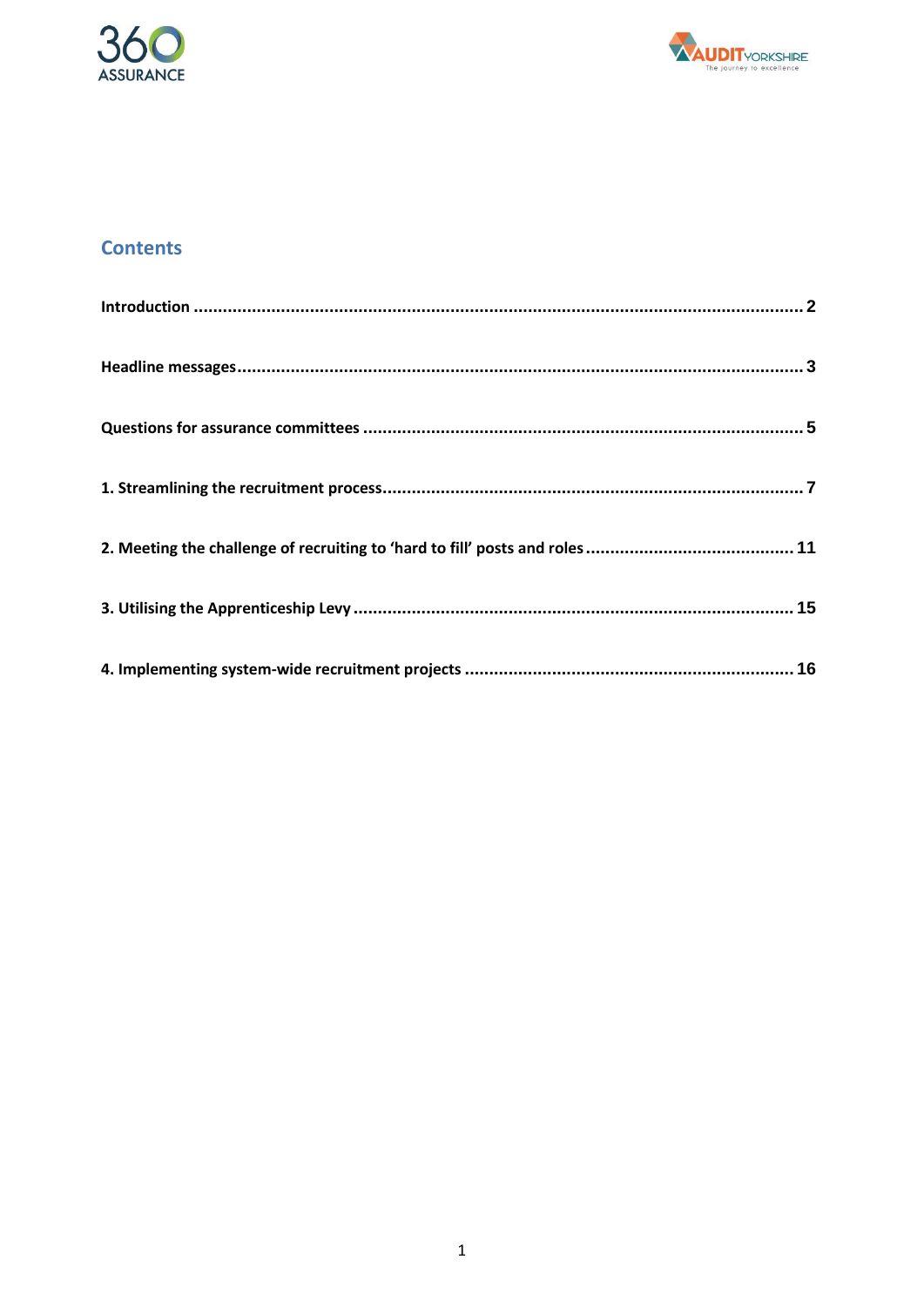



## <span id="page-2-0"></span>**Introduction**

### "**Nursing shortages forcing NHS to rely on less qualified staff**" (The Guardian, 27/11/19).

## "**NHS staff shortages putting patients at risk"** (Evening Standard, 18/11/19).

Headlines like these have become commonplace in recent years, underscoring the experience of NHS organisations throughout the country in relation to the challenge of recruiting sufficient qualified staff, against a backdrop of increasing demand on services. Unsurprisingly, recruitment risks feature prominently and score highly in Assurance Frameworks of the clients of 360 Assurance and Audit Yorkshire. It was for this reason that 'recruitment' was selected as the subject matter for the first client-wide project, designed to identify and share effective practice in managing recruitment risk, with 29 NHS organisations taking part.

Given the potentially wide scope of subjects that could be examined under the general heading of 'recruitment', a number of HR directors representing Acute, Mental Health and Community Trusts, as well as a Workforce and OD Lead for a healthcare system in the East Midlands, were interviewed to inform the focus of the project. Based on the outcome of these discussions the following areas were considered during the project:

- Streamlining of the recruitment process, particularly for NHS to NHS transfers. This aspect of the project included examination of the systems organisations use to manage and monitor the recruitment process;
- The various initiatives that organisations are implementing to recruit into 'hard to fill' roles;
- How organisations are utilising the Apprenticeship Levy as part of their overall recruitment and retention strategy; and
- The extent and nature of recruitment and HR initiatives that are being undertaken at a system level.

This report summarises the key themes emerging and includes suggestions for further reading, highlighting particular case studies involving client NHS organisations that are available on the NHS Employers' website. These provide a useful snapshot of some of the ways in which Trusts and CCGs in the East Midlands and Yorkshire are responding to the national challenge of recruiting a sufficiently skilled workforce to meet rising demand.<sup>1</sup> Where relevant, we have also included links to toolkits and other information papers that provide practical support.

To provide an opportunity for shared learning, a workshop was held on 28 November 2019, which was attended by 27 delegates representing 23 organisations, including NHS Employers. We would like to extend our thanks to representatives from Barnsley Hospital NHS Foundation Trust and Sheffield Teaching Hospitals NHS Foundation Trust, who presented at the workshop on relevant subjects.

 <sup>1</sup>There are, of course, other relevant case studies available on the NHS Employers' website involving NHS organisations in other regions. Visit<https://www.nhsemployers.org/your-workforce> for more details.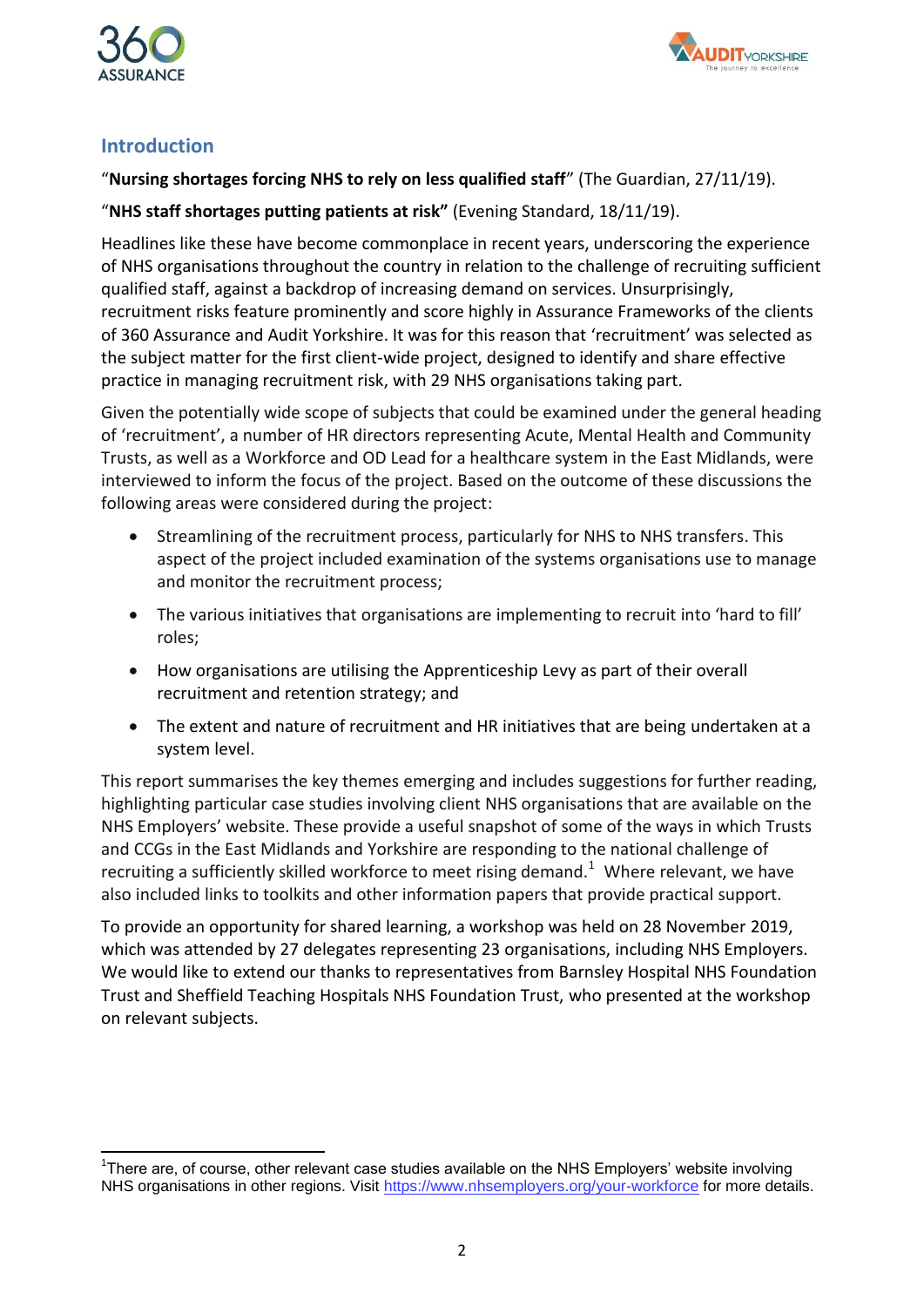



## <span id="page-3-0"></span>**Headline Messages**

#### **Streamlining the recruitment process**

- $\triangleright$  Most organisations are actively monitoring Time Taken to Recruit (TTR) KPIs, although there are variations in the parameters selected for the primary KPI ie where in the process the 'clock' is started and stopped. A number of Trusts have set targets for the various stages of the recruitment process and this has provided opportunities to identify reasons for delays that have subsequently been resolved, resulting in reductions in the overall TTR.
- $\triangleright$  Approximately 75% of organisations participating in the project are utilising the Trac recruitment system. Experience of using the system is generally positive, with its ability to produce more detailed management information on TTR KPIs being highlighted as a principal benefit. Further benefits accrue from implementation of the module which enables recruiting managers to upload vacancies to the system, as this further reduces paperwork and speeds up commencement of the recruitment process. The biggest criticism of Trac was that, being an email driven system, there is a risk that the 'personal' relationship – both with candidates and with recruiting managers – can be lost.
- $\triangleright$  It is important to ensure that there is a shared understanding of both the role of the recruitment team and that of recruiting managers. Although it can be challenging to find sufficient time to provide training for recruiting managers and/or arranging face to face meetings, those teams who were able to do so reported positive outcomes.
- $\triangleright$  Organisations are utilising the Inter Authority Transfer process available within ESR (that enables employee data to be shared) to speed up NHS to NHS transfers. In some cases this has included records of training completed that have then not needed to be repeated during the induction process.
- $\triangleright$  Significant streamlining benefits can accrue from adoption by Trusts within a healthcare system of a common mandatory and statutory training programme. Notable in this regard is the experience of several Trusts in South Yorkshire, who have achieved combined estimated savings to date of 85,936 hours (with an approximate value in excess of £1.5 million).

#### **Meeting the challenge of recruiting to 'hard to fill' posts and roles**

- $\triangleright$  Successful recruitment to posts that have historically been difficult to fill requires a multifaceted approach, with a diverse number of different recruitment methods being employed. The project identified a wide variety of initiatives being used by recruitment teams and this report summarises key issues highlighted in respect of the following methodologies:
	- International recruitment;
	- Utilisation of social media;
	- General marketing and engagement;
	- Retire and return and returning to practice:
	- Cash incentives and guaranteed job offers; and
	- Job rotation and internal transfer schemes.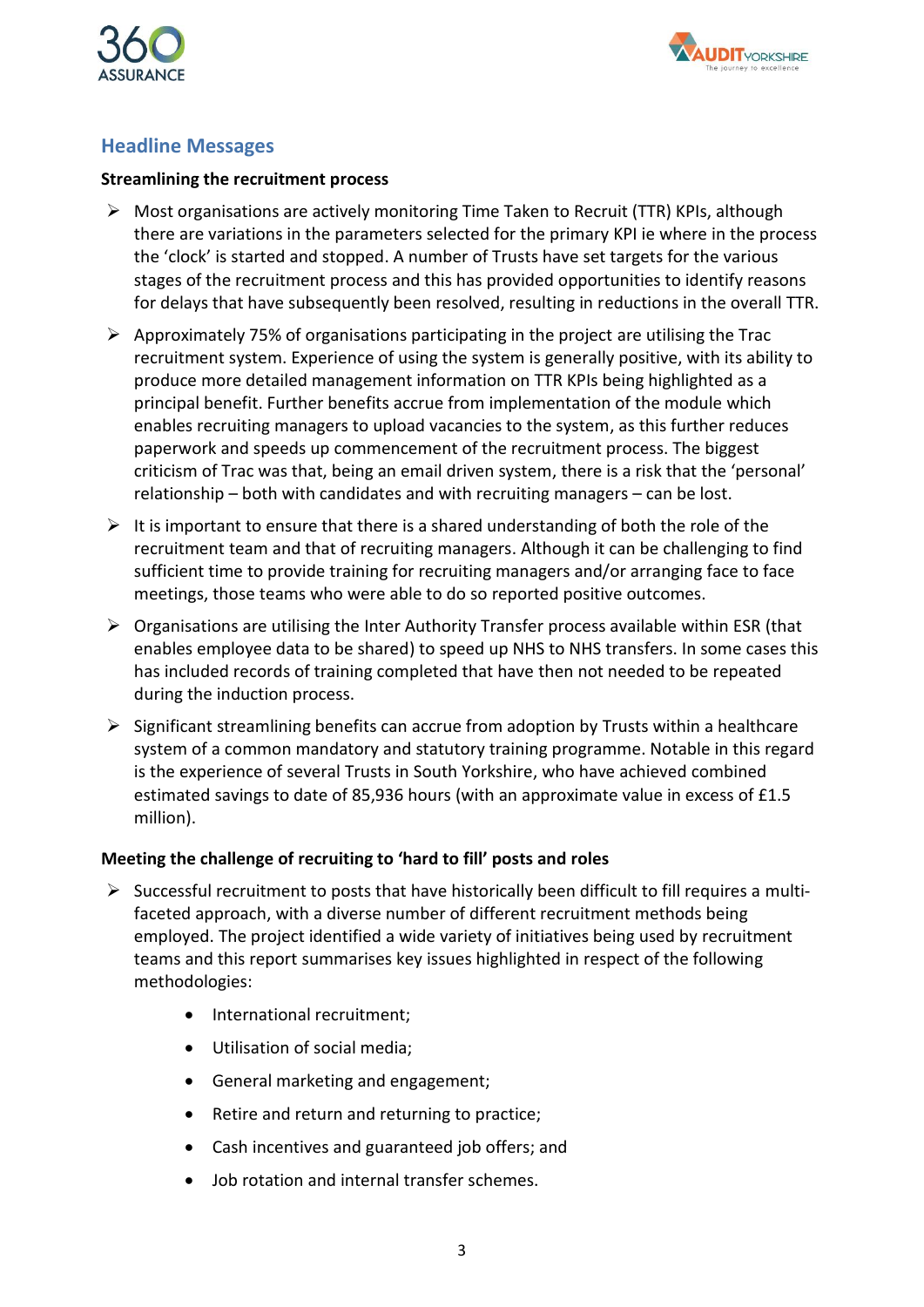



#### **Utilising the Apprenticeship Levy**

- $\triangleright$  The Apprenticeship Levy of 0.5% on all employers with an annual paybill in excess of £3 million was introduced in April 2017. Funds must be used within 24 months or they are retained by the Government; an approach designed to incentivise organisations to create as many apprenticeship posts as possible. There are a number of restrictions placed on how the funding can be used; a contributory factor in few organisations having fully utilised their Levy to date.
- $\triangleright$  Nevertheless, there are a number of examples of innovative utilisation of the Levy by organisations in the East Midlands and Yorkshire. The overall theme emerging from the project is one of increasing utilisation, driven in part by a desire to ensure funding is not lost. Where organisations have been able to dedicate a resource to the development of apprenticeship roles, significant progress has been made in using the funding to develop apprentices.
- $\triangleright$  The Levy is being used to fund training at a variety of levels within organisations, from Level 2 to Level 7 training. Whilst focus was initially on nursing roles, the Levy is increasingly being applied to other clinical and non-clinical roles.
- From 1 April 2019, the Government has made provision for organisations to transfer up to 25% of their unused Apprenticeship Levy funds to other employers. Healthcare systems are beginning to take advantage of this provision to ensure funds are not lost from their community. Examples highlighted during the project included transfers of funds to the care home sector and to GP practices to fund training in primary care.
- $\triangleright$  By embedding utilisation of the Levy within their workforce strategy, some organisations have been able to meet and exceed the public sector target of 2.3% of staff as new apprentice starts.

#### **Implementing system-wide recruitment projects**

- $\triangleright$  Implementation of system-wide recruitment projects forms part of wider system workforce strategies and much of the early work done has been the preparation of these. In common with the general subject of transformation at system level, organisations face challenges in ensuring that projects are sufficiently resourced. With the amount of HR related projects that are required, staff at the workshop highlighted risks associated with being required to input into several initiatives at the same time. Those that had been involved in initiatives where roles working across more than one organisation had been recruited to highlighted some of the practical challenges encountered when staff moved between Trusts.
- <span id="page-4-0"></span> $\triangleright$  Despite the challenges, progress is being made on some system-wide projects, with the emergence of Talent Academies/Excellence Centres being a good example of how organisations can work together to offer apprenticeships, training and career opportunities within their community.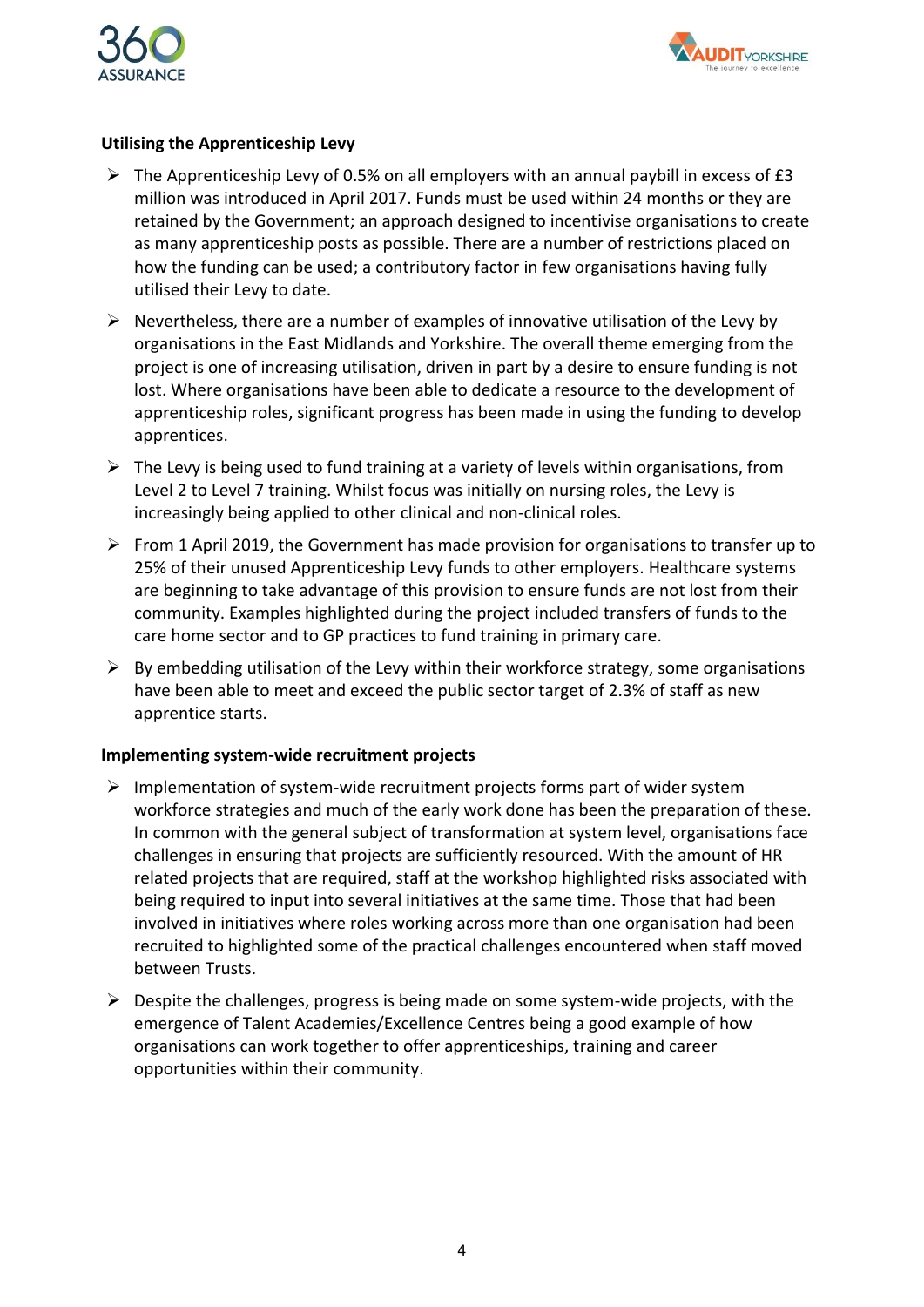



## **Questions for assurance committees**

This report has sought to provide a snapshot of some of the initiatives that are being implemented throughout the East Midlands and Yorkshire in response to the recruitment challenges facing NHS organisations in both regions. In doing so, it has covered a number of subjects that will be of interest to Audit and Workforce/People Committee members as they reflect on assurances they receive regarding arrangements in place in their organisations. To aid in this reflection, we have suggested a number of prompts below:

- $\triangleright$  Is the Committee assured that the recruitment function has the skills, networks and resources to meet present and future demands of attracting staff to the organisation?
- $\triangleright$  To what extent does the organisation monitor the time taken to recruit? Have target KPIs been set for each stage of the process and, if so, what has been the result of monitoring delivery of these KPIs?
- $\triangleright$  For organisations using Trac, have all its modules been fully implemented? Where Trac is not being used, have its potential benefits been formally considered against its costs?
- $\triangleright$  Is the organisation actively involved in either the national Streamlining Programme or on streamlining projects with other local NHS organisations?
- $\triangleright$  What arrangements does the organisation have in place to ensure that there is an effective working relationship between the recruitment team and recruiting managers?
- $\triangleright$  Does the People/Workforce Committee receive regular reports on the outcome of the various initiatives that are taking place to recruit into hard-to-fill posts? Is the Committee confident that the organisation is sufficiently proactive in trying all reasonable methods of recruitment?
- $\triangleright$  What information does the People/Workforce Committee receive in respect of the organisation's utilisation of the Apprenticeship Levy?
- $\triangleright$  Is the organisation delivering the Public Sector target of 2.3% of staff as new apprenticeship starts? If not, are there plans in place to achieve this target by a specific date?
- $\triangleright$  What arrangements does the organisation have in place for ensuring that unused funds paid into the Levy are not lost? For example, is the organisation involved in any systemled work which will make unused funds available to other employers in the community that provide healthcare services?
- $\triangleright$  How does the organisation receive assurance from the ICS/STP in respect of progress in implementing system-wide recruitment projects?
- $\triangleright$  To what extent is the organisation involved in implementing system-wide recruitment projects? Are the challenges highlighted in this report in respect of system working being effectively managed?
- $\triangleright$  How assured are you that your organisation is accessing and using all available resources and self-help tools where appropriate?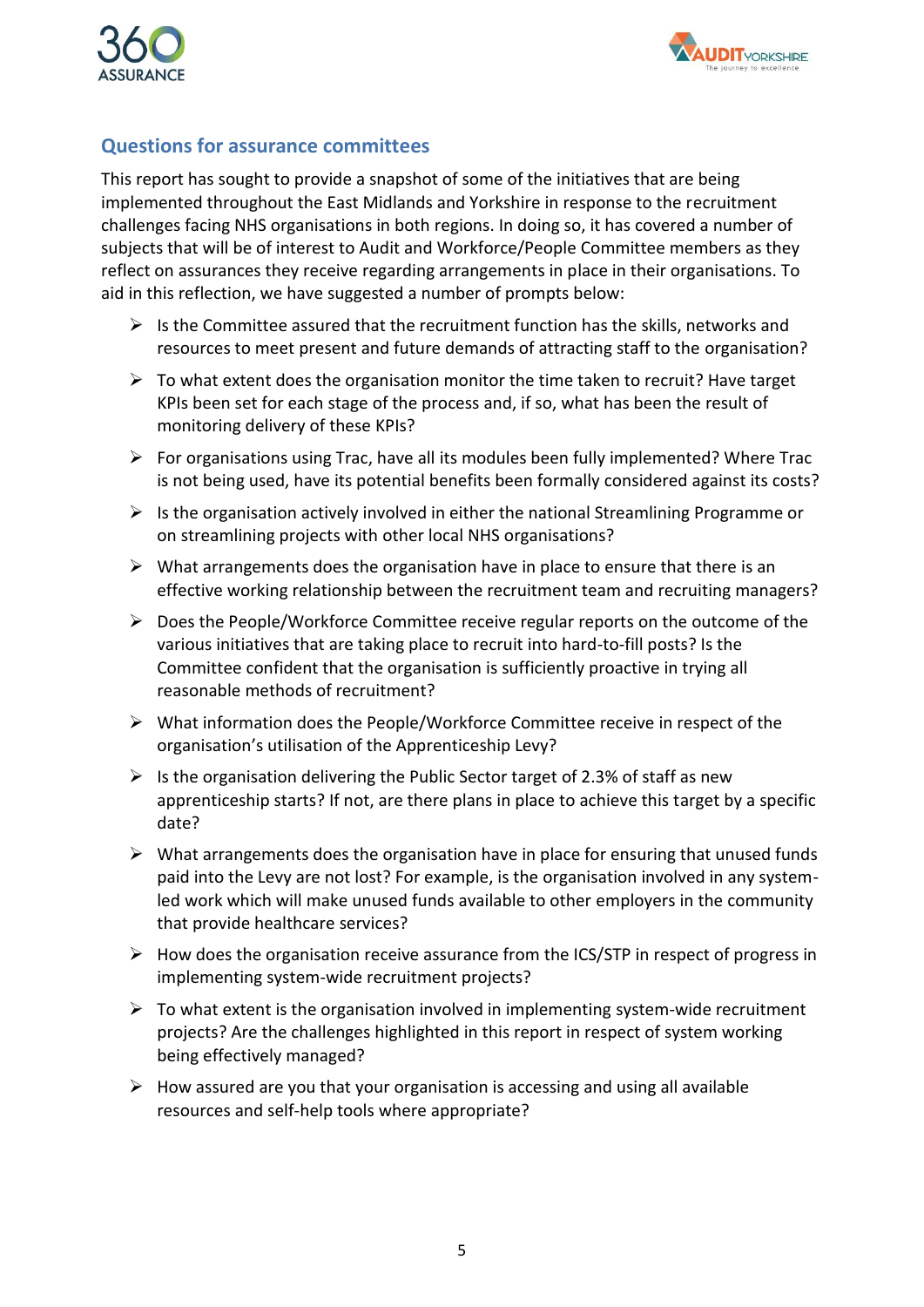



Further detail in respect of the findings of the project and the outcome of discussions at the workshop can be found on each of these areas in Sections 1 to 4 of the main body of this report as follows:

#### **1: Streamlining the Recruitment Process** – subsections:

- Monitoring time taken to recruit;
- $\bullet$  Utilisation of Trac recruitment system;
- Workshop group discussion of the recruitment process;
- Induction processes; and
- Further reading.

#### **2. Meeting the challenge of recruiting to hard-to-fill posts and roles** – subsections:

- International recruitment;
- Utilisation of social media;
- General marketing and engagement;
- Retire and return and returning to practice;
- Cash incentives and guaranteed job offers;
- Job rotation and internal transfer schemes; and
- Further reading.

#### **3. Utilising the Apprenticeship Levy** – subsections:

- How organisations are spending the Levy; and
- Further reading.

#### **4. Implementing system wide recruitment projects** – subsections:

- The challenge of system working; and
- Progress made in implementing system-wide change.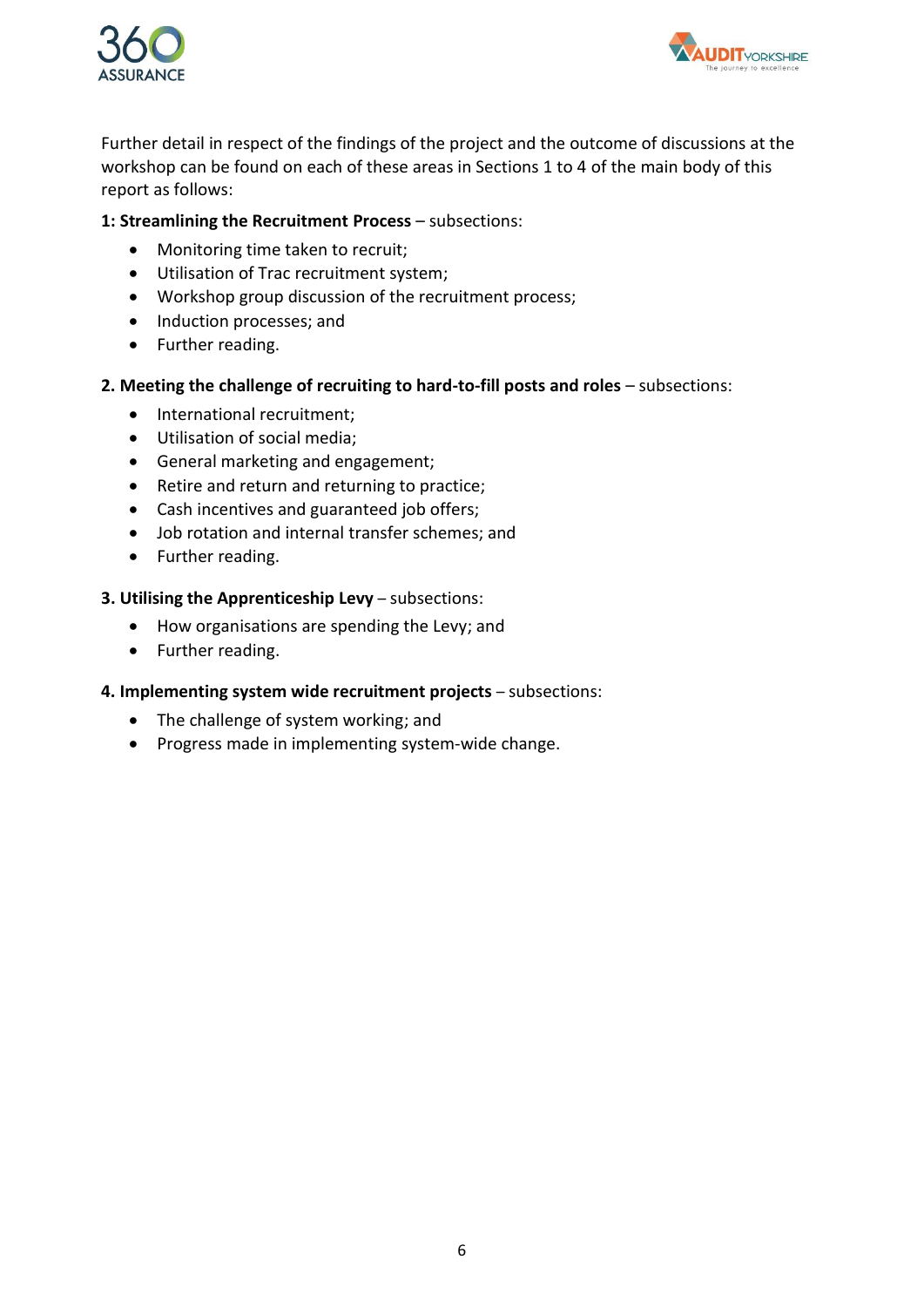



## <span id="page-7-0"></span>**1. Streamlining the recruitment process**

Streamlining the recruitment process, particularly for staff moving between NHS organisations, has had a national focus for a number of years. Launching in some regions as early as 2009, the NHS Streamlining Programme<sup>2</sup> has encompassed reviews of a number of aspects of the recruitment process for NHS to NHS staff transfers. Our recruitment project included a consideration of arrangements in a number of areas covered by the Streamlining Programme. These are discussed in the sections below.

#### **Monitoring time taken to recruit**

The first area considered during the project was the process of recruiting to vacant posts. Commencing with the identification of the need to fill a vacancy and ending with the new employee's first day of employment (induction training is covered separately below), recruitment includes a number of stages and can extend over several weeks or even months once notice periods are taken into account. Minimisation of the length of time taken to recruit (TTR) to the extent possible is a common goal of all recruitment functions and most organisations actively monitor the TTR against a KPI target. There is variation, however, in the parameters selected for this KPI in terms of the point at which the 'clock' is started and stopped. It was relatively common (but not universal) for a TTR KPI to measure the time between advert and issuing of a non-conditional offer, although even within this time period there is room for variation, with some organisations using the date an advert goes live and some using the closing date of the advert as the starting point for the TTR 'clock.' Some felt that a TTR KPI should include the process of obtaining authority to appoint as although this was a process not easily influenced by the recruitment team, failure to control it could lead to a vacancy being in place longer than was necessary.

Bearing in mind the variations in approaches to how the overall TTR is counted, we have not sought to benchmark TTR performance data of organisations who participated in the project beyond noting that overall TTR targets generally ranged between 50 and 70 days among participating organisations.

What is noteworthy is that the length of time each stage is taking is increasingly being monitored to establish whether avoidable delays are slowing the process. Some organisations are establishing KPIs for specific stages of the recruitment process. This necessitates the availability of management information which breaks the overall TTR down into each stage. Some recruitment functions have developed their Excel spreadsheet reports to monitor this data. More commonly, however, larger organisations are procuring Trac, an e-recruitment applicant tracking system that interfaces with ESR. This has reporting functions which have generally increased the amount of granular data available on the time taken to recruit.

#### **Utilisation of Trac recruitment system**

Approximately 75% of organisations participating in the project utilise Trac. The percentage is greatest amongst larger organisations, where the volume of recruitment justifies the additional cost (£1,150 per licence per month). Use of Trac is generally seen by central Government as a

 2 Visit the NHS Employer's website at [https://www.nhsemployers.org/your-workforce/recruit/streamlining](https://www.nhsemployers.org/your-workforce/recruit/streamlining-programme)[programme](https://www.nhsemployers.org/your-workforce/recruit/streamlining-programme) for more information.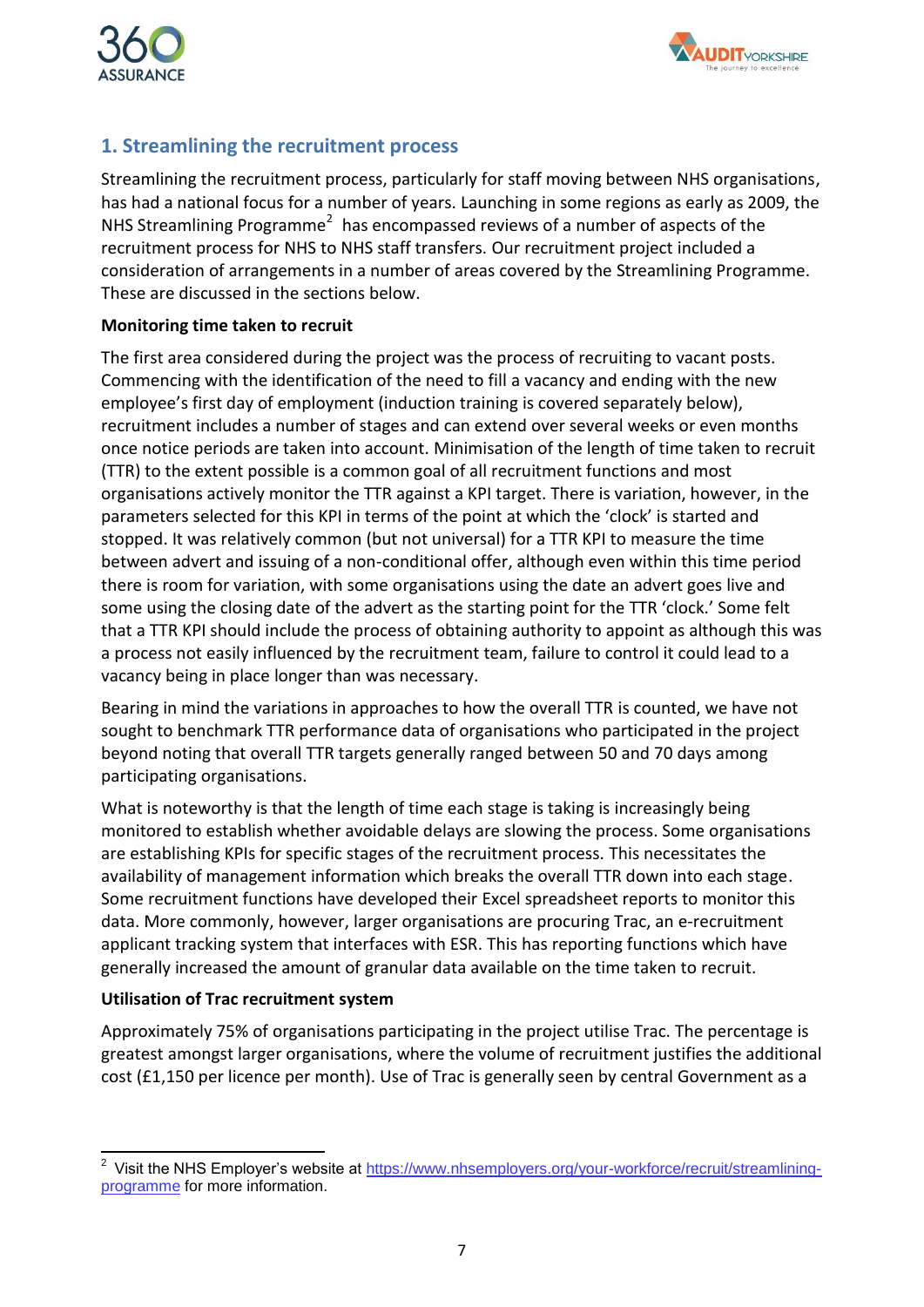



positive development for HR functions - the GOV.UK Digital Marketplace website<sup>3</sup> highlights the following potential benefits derivable from Trac:

- "Speeds up recruitment
- Makes recruitment activity easier to track and report on
- Popular with hiring manager, recruitment staff and applicants
- Improves efficiency of recruitment staff
- Improves communications with hiring managers and applications
- Provides a modern efficient gateway for potential staff
- Integrates with other systems, particularly ESR, eDBS (eBulk) and jobs.nhs.uk".

The feedback from those organisations at the workshop which do use Trac was generally positive in terms of its overall impact on the recruitment process. Aside from its ability to report on the various stages of TTR, many felt that it was at its most useful after the module which enables recruiting managers to upload vacancies to the system had been implemented. This was because this further reduced paperwork and sped up the identification of the need to commence recruitment processes. The biggest criticism of Trac was that, being an email driven system (with a lot of automated emails being sent) there is a risk that the 'personal' relationship – both with candidates and with recruiting managers – can be lost.

#### **Workshop group discussion of the recruitment process**

At the workshop held on 28 November 2019, delegates heard the presentation 'Improving Experience: Recruitment at Sheffield Teaching Hospital,' delivered by the Trust's HR Business Partner. The Trust has been undertaking a critical analysis of its recruitment process<sup>4</sup>, having received feedback from candidates, recruiting managers and the recruitment team that there were opportunities to improve. It introduced Trac in November 2018, which led to an improved ability to analyse the time taken to complete the various stages of the recruitment process. The results of the analysis challenged preconceived ideas about where delays were occurring. Determining the real reasons for delays enabled the Trust to reduce the overall time taken to recruit. The recruitment team was also restructured in terms of the delivery of its role, with specialists now dealing with the separate processes of advert to offer letter and obtaining appropriate starter documentation and inducting the new employee. The end result has been an improved experience for all parties involved in the recruitment.

The presentation provided a catalyst for discussion of recruitment procedures in general, with delegates highlighting both the challenges they face and aspects of the process that they felt were working effectively. The biggest challenges were:

- Timely approval of vacancies going out to advert;
- Building effective relationships with recruiting managers. Where Trac was in use the need to ensure recruiting managers were fully trained in using the system was

<sup>-&</sup>lt;br>3 <https://www.digitalmarketplace.service.gov.uk/g-cloud/services/804132306857122>

<sup>4</sup> To read a case study summarising another Trust's experience of reviewing their recruitment process, visit [https://www.nhsemployers.org/your-workforce/recruit/streamlining-programme/nhs-to-nhs-staff](https://www.nhsemployers.org/your-workforce/recruit/streamlining-programme/nhs-to-nhs-staff-transfers/streamlining-recruitment)[transfers/streamlining-recruitment](https://www.nhsemployers.org/your-workforce/recruit/streamlining-programme/nhs-to-nhs-staff-transfers/streamlining-recruitment)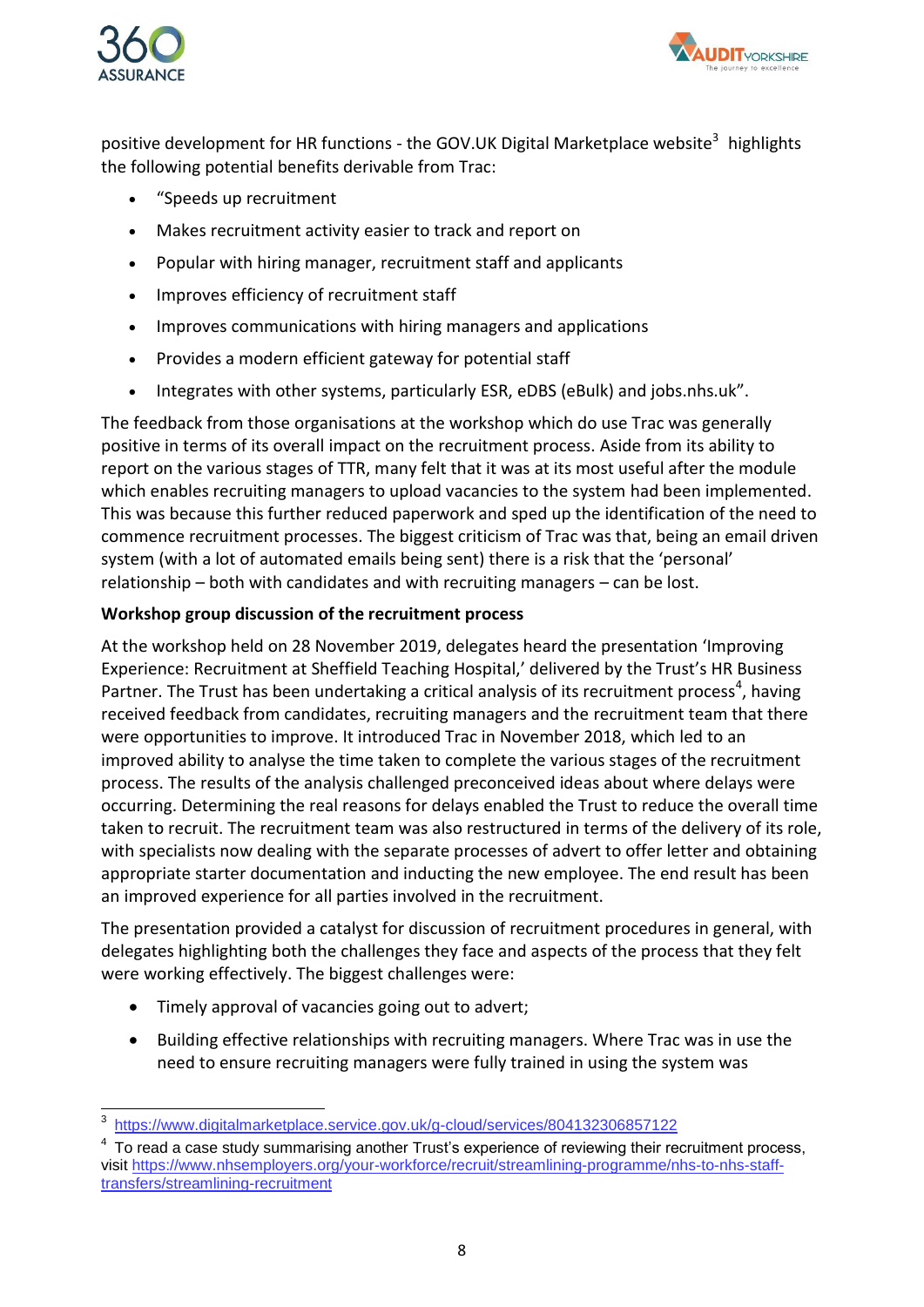



highlighted. More generally the need for a clear understanding by all parties involved in the recruitment process of each other's roles and requirements from the process was emphasised. Of relevance here is the manner in which recruitment teams are structured to respond to the needs of recruiting managers, but ,interestingly, although there are differing approaches adopted – some organisations favouring staff being aligned to clinical directorates, others adopting a more 'central team' approach – there was no clearly preferred structure. However recruitment teams are organised, the emphasis needs to be on ensuring recruiting managers understand their responsibilities and, wherever possible, recruitment teams should meet with recruiting managers – 'putting a face to the name'; and

 Quality of applications received, which makes shortlisting harder. There was some discussion in respect of whether this could be improved through provision of constructive feedback when they are unsuccessful, although this would potentially be time consuming (though less so if limited to internal candidates).

The areas attendees felt were working best were:

- Speed of recruitment checks (references, DBS etc);
- $\bullet$  Induction/onboarding on day 1; and
- Enhanced KPI reporting, as referred to above, of the TTR, which has enabled some reasons for delays in the process to be identified and corrective action taken.

#### **Induction processes**

One of the areas of 'onboarding' of staff who are already NHS employees where streamlining could deliver efficiencies is induction training. New employees are required to attend some form of induction training at all NHS organisations. One of the challenges this presents is that a significant proportion of the content of induction courses relates to 'mandatory' training which has to be undertaken on a regular basis throughout each employee's career. This means that NHS staff being inducted are often required to attend training on subjects that they have only recently been trained in as part of their previous role. Nationally, no instruction has been issued in respect of which subjects need to be included in induction training, leaving organisations to develop their own arrangements. A further complication is that individual employees' training needs vary dependent on their role (as well as the type of healthcare organisation they are working for) and thus any adoption of a 'one size fits all' approach would also lead to inefficiencies in the process. Unsurprisingly, discussions conducted with HR staff in the organisations participating in the project revealed a wide variety in the nature and type of induction training provided, with several factors impacting on the length of training, subjects covered and the method of delivery.

Thus, whilst there is wide acceptance that potential exists for delivery of efficiencies through adoption of common approaches to mandatory training, in practice these can be challenging to deliver. Nevertheless, the increasing emphasis being placed on 'system' working has created an opportunity for NHS organisations within regions to work together collectively to adopt a single approach. Our discussions with staff working on system-wide HR issues identified that mandatory and statutory training (MAST) is an area where projects are progressing. The most advanced of these, in terms of implementation, is the Streamlining MAST project that has been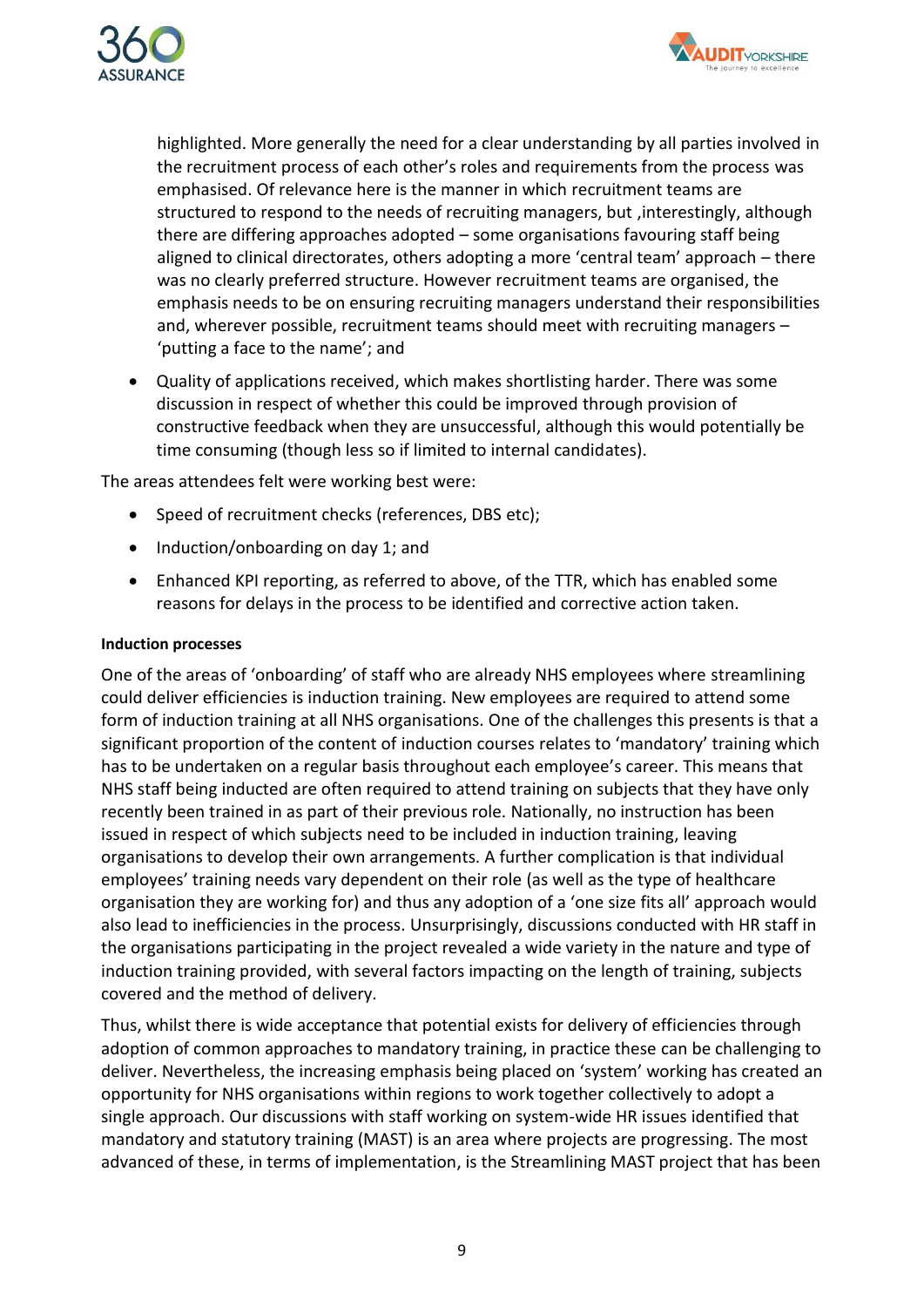



implemented by several Trusts in South Yorkshire. The Head of Learning and Development at Barnsley Hospital NHS FT delivered a presentation to the workshop highlighting the experience of the Trusts as they developed common training programmes for six subjects routinely included in induction training, enabling 'passports' to be created for staff moving between organisations for these subjects. Key points arising from the presentation included:

- Identification of key stages of the project, which were undertaken within a timeline that took 15 months from initial engagement to go live;
- A summary of the key challenges that had to be overcome; and
- Estimated savings to date, across the Trusts involved, of 85,936 hours, with an approximate value of £1,589,818.

#### **Further reading**

The NHS Employers' website has already been referenced in this report as a useful source of resources on streamlining the recruitment process. In particular, we draw attention to the following pages and case studies as they either feature Trusts from the East Midlands and Yorkshire regions or themes that featured in our discussions with HR staff during the project:

- [https://www.nhsemployers.org/your-workforce/recruit/streamlining-programme/nhs-to](https://www.nhsemployers.org/your-workforce/recruit/streamlining-programme/nhs-to-nhs-staff-transfers/inter-authority-transfer-process)[nhs-staff-transfers/inter-authority-transfer-process.](https://www.nhsemployers.org/your-workforce/recruit/streamlining-programme/nhs-to-nhs-staff-transfers/inter-authority-transfer-process) This page discusses various aspects of the Electronic Staff Record (ESR) Inter Authority Transfer (IAT), which is an automated process that enables employee data to be shared between NHS organisations using ESR. Many Trusts in our regions are using this process.
- [https://www.nhsemployers.org/your-workforce/recruit/streamlining-programme/nhs-to](https://www.nhsemployers.org/your-workforce/recruit/streamlining-programme/nhs-to-nhs-staff-transfers/streamlining-recruitment/factual-references)[nhs-staff-transfers/streamlining-recruitment/factual-references.](https://www.nhsemployers.org/your-workforce/recruit/streamlining-programme/nhs-to-nhs-staff-transfers/streamlining-recruitment/factual-references) This page provides some information on how the implementation of factual based references and values based recruiting (VBR) can impact positively on the recruitment process. It includes a number of case studies, including one involving Derbyshire Community Health Services NHS Foundation Trust.
- [https://www.nhsemployers.org/your-workforce/recruit/streamlining-programme/nhs-to](https://www.nhsemployers.org/your-workforce/recruit/streamlining-programme/nhs-to-nhs-staff-transfers/streamlining-recruitment/pre-employment-checks/disclosure-and-barring-service)[nhs-staff-transfers/streamlining-recruitment/pre-employment-checks/disclosure-and](https://www.nhsemployers.org/your-workforce/recruit/streamlining-programme/nhs-to-nhs-staff-transfers/streamlining-recruitment/pre-employment-checks/disclosure-and-barring-service)[barring-service.](https://www.nhsemployers.org/your-workforce/recruit/streamlining-programme/nhs-to-nhs-staff-transfers/streamlining-recruitment/pre-employment-checks/disclosure-and-barring-service) This page includes a link to a guidance document on DBS checking prepared following a review of processes operating across the Midlands and East Region.
- [https://www.nhsemployers.org/your-workforce/recruit/streamlining-programme/nhs-to](https://www.nhsemployers.org/your-workforce/recruit/streamlining-programme/nhs-to-nhs-staff-transfers/mandatory-and-statutory--training)[nhs-staff-transfers/mandatory-and-statutory--training.](https://www.nhsemployers.org/your-workforce/recruit/streamlining-programme/nhs-to-nhs-staff-transfers/mandatory-and-statutory--training) This is a good resource on the subject of streamlining mandatory and statutory training, which includes a link to a toolkit designed to help trusts in this process and a range of case studies, including one which provides further detail on the experience of Barnsley Hospital NHS Foundation Trust and others in the South Yorkshire region.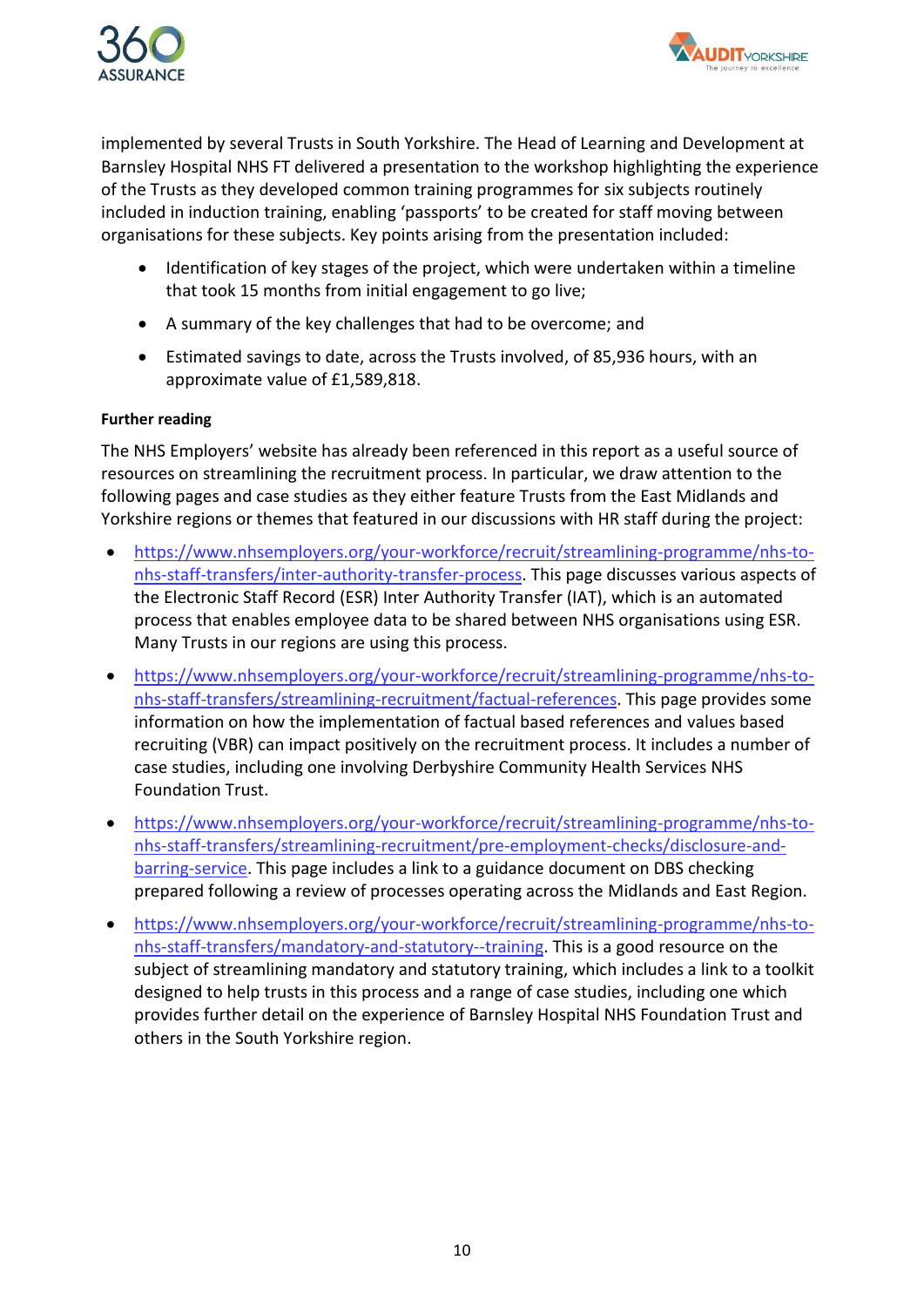



## <span id="page-11-0"></span>**2. Meeting the challenge of recruiting to 'hard to fill' posts and roles**

National shortages in key roles regularly hit the headlines, demonstrating the significant challenge faced by NHS organisations throughout the country to recruit sufficient numbers of qualified staff. Tackling this problem requires a multi-faceted approach to recruitment, with multiple initiatives focusing on a range of different recruitment techniques. Our discussions with HR staff during the project and at the workshop on 28 November 2019 provided an opportunity for identification of some of the most successful initiatives, as well as reflection on key lessons learned in their implementation. These are summarised in the following paragraphs.

#### **International recruitment**

Recruitment of qualified healthcare professionals from overseas is a well-established initiative within the NHS and a number of observations were made during the project and the workshop regarding its application in practice.

One Trust has developed an arrangement with a recruitment agency which provides a specified number of internationally recruited nurses (from the Philippines) each month. The agency only works with 3 Trusts to ensure they can deliver the required number of nurses, and only takes individuals who have already passed their IELTS (International English Language Testing System).

One of the Trusts participating in the project provide eight weeks' free accommodation and a hamper of food on arrival as well as a cultural orientation 'package' to new employees from overseas, including full Objective Structured Clinical Examination (OSCE) training. The Trust sought feedback on the orientation process and learned that it was previously somewhat overbearing in some areas (accompanying them to the bank etc) so now appointments are made to offer support as necessary.

One positive impact of successfully recruiting overseas staff and ensuring that the orientation and welcome process is effective is that they can act as unpaid agents encouraging overseas friends and family members to apply for other vacant posts.

#### **The increasing use of social media**

Utilisation of the various social media platforms to reach a wider and/or targeted audience for vacant posts is increasingly being recognised as a useful tool for recruiting to difficult to fill posts. For example, a number of Trusts who participated in the project have used Facebook to undertake specific campaigns for particular posts and grades, targeting users who have identified themselves as nurses in several targeted countries, with the advert then appearing in their country's time zone.

Another popular initiative is the creation of video blogs prepared by recently appointed staff, who talk about their experience of being recruited to and working for the Trust. Platforms such as YouTube are then used to promote roles as part of recruitment drives.

Recognising the benefits of accessing specialist support when utilising social media platforms for recruitment drives, some organisations have engaged the services of an external company. One example is Harrogate and District NHS Foundation Trust, whose experience of working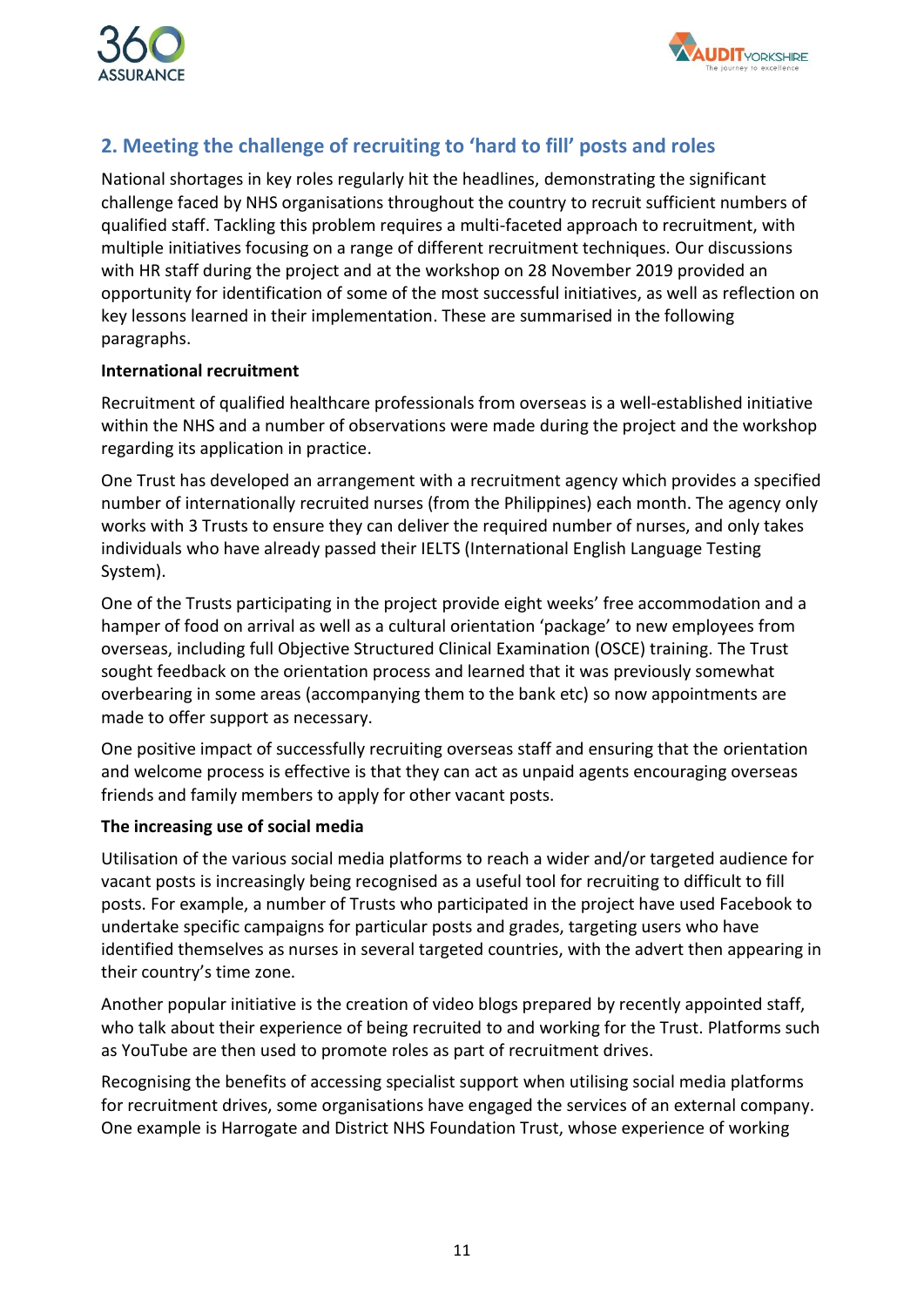



with one such company is summarised in a blog on the NHS Employers' website<sup>5</sup>. Other NHS Trusts in Yorkshire have also successfully utilised the company to support them in recruitment initiatives involving social media<sup>6</sup>.

#### **Attracting staff through marketing and engagement**

A number of recruitment initiatives which were highlighted during the project and at the workshop fall under a general category of 'marketing'. Whilst it was acknowledged by many that the private healthcare sector has been more adept at marketing vacant roles, there is evidence that the NHS is learning lessons from its more affluent rival organisations.

For example, one Trust undertook two recruitment campaigns supported by radio advertising for a role that is hard to recruit to. The first campaign advertised the role with the Agenda for Change pay scales. Based on research on how private sector organisations advertise financial remuneration, the second campaign focused on potential earnings after factoring in payments for unsocial hour working (the methodology of calculation was clearly stated in the advert). The result was an increase of 80% in the number of applicants for the post over a benchmark figure.

Another area in which the private sector has been effective has been the promotion of 'benefits packages.' Historically, the NHS has always been able to offer a good pension scheme but has not always drawn attention to other benefits that are available. This is now starting to change and Trusts are promoting benefits such as discount schemes, employee health and wellbeing, occupational health, flexible working and others<sup>7</sup>. The need to highlight positive reasons for moving to the county or the city the organisation is based in is also being recognised<sup>8</sup>.

Assessment centres – particularly for nursing posts – are proving to be a useful means of promoting Trusts as desirable places to work as part of the recruitment process. As part of the assessment process, prospective employees are given tours of the hospital to provide them an opportunity to indicate a preference for where they would like to work and brief introductions are provided by senior management. Tests are completed in the morning so that job offers can be made at the end of the day. One Trust maintains contact with successful candidates before they start through postcards to encourage a sense of belonging from the start of their career with the Trust.

#### **Retire and return and returning to practice**

Recruitment initiatives involving staff wishing to return to work after retiring or when their personal circumstances allow are another area of focus nationally. To support organisations implementing such initiatives, the Department of Health and Social Care has published

 5 [https://www.nhsemployers.org/blog/2017/10/social-media-journey-harrogate-and-district-nhs](https://www.nhsemployers.org/blog/2017/10/social-media-journey-harrogate-and-district-nhs-foundation-trust)[foundation-trust](https://www.nhsemployers.org/blog/2017/10/social-media-journey-harrogate-and-district-nhs-foundation-trust)

 $6$  Click on this [link](https://www.just-r.com/our-work/) for more information on some case studies involving this company. Please note that 360 Assurance and Audit Yorkshire do not endorse any product or service offered by third parties.

 $7$  For an example of this, see Derbyshire Healthcare NHS Foundation Trust's public website at <https://www.derbyshirehealthcareft.nhs.uk/work-us/work-perks>

<sup>&</sup>lt;sup>8</sup> See Nottingham University Hospitals NHS Trust's website at [https://www.nuh.nhs.uk/choose](https://www.nuh.nhs.uk/choose-nottingham)[nottingham](https://www.nuh.nhs.uk/choose-nottingham)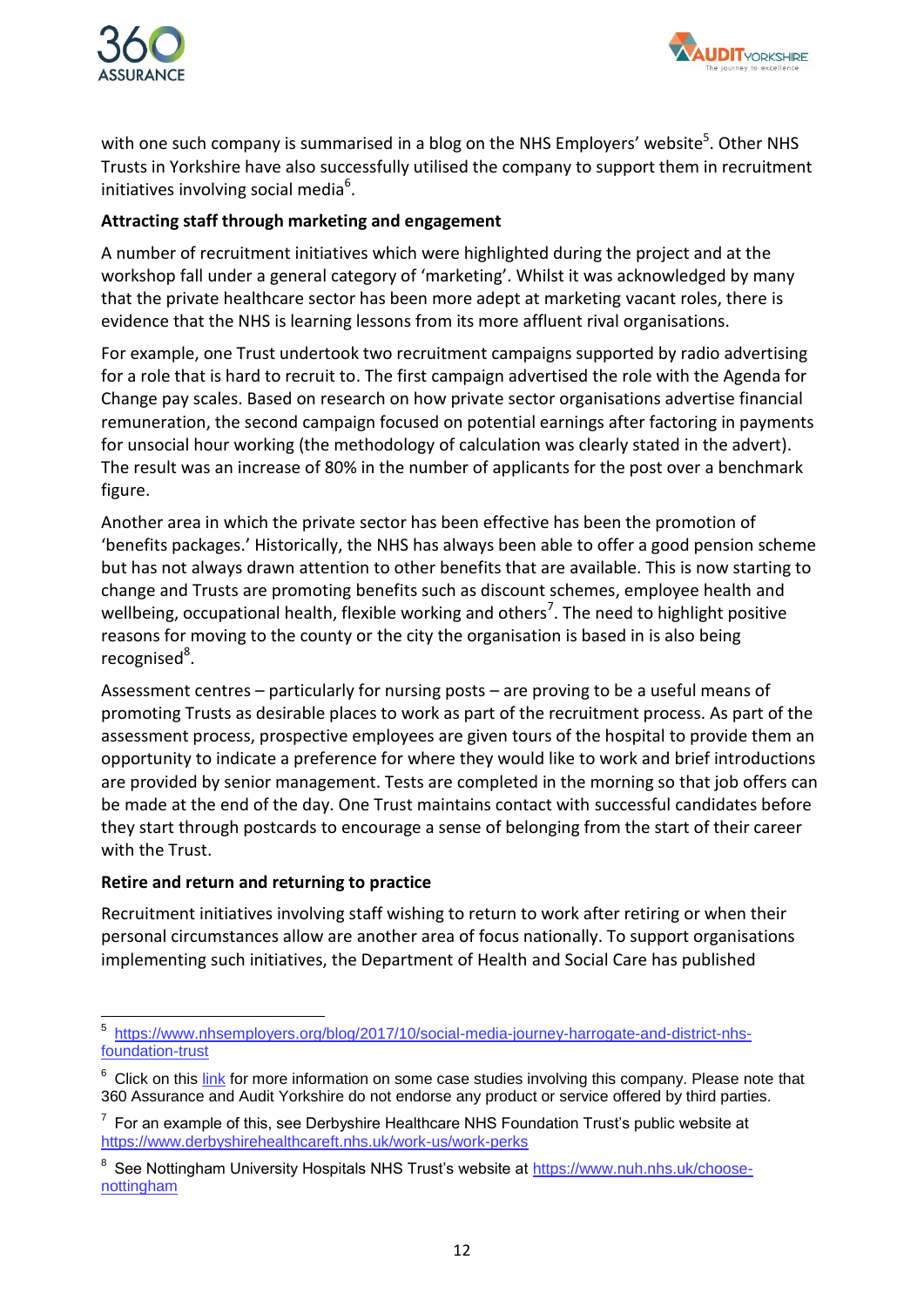



guidance on re-employing staff after retirement<sup>9</sup> and NHS Health Education England have produced a toolkit to encourage nurses back into practice $^{10}$ .

The practical implications of employing retired staff were highlighted during the group work at the workshop, with discussions focusing notably on employment checks. DBS checks for substantive staff are generally not refreshed on a regular basis. Where staff are returning to work after only a brief absence, new DBS checks are likely to be required and the delay can be frustrating for staff who were allowed to work a few days previously without anything having changed. This demonstrates the need to ensure up to date documentation and checks are held for staff and that any necessary new employment checks are initiated as soon as possible.

Because of the growing popularity of 'Retire and Return' schemes, there is an emerging view that some staff are viewing returning after retiring as a right rather than an opportunity. One Trust is implementing a process to manage expectation through the creation of an application form for retire and return which is then presented to a panel, as for flexible working requests.

#### **Cash incentives and guaranteed job offers**

'Golden hello' payments are a cash incentive scheme that have been utilised nationally to attract staff into posts that are particularly difficult to recruit to. Examples include the offering of £10,000 by the Government to post graduate students in specific hard-to-recruit disciplines and £20,000 payments for trainee GPs. NHS organisations are able to offer similar payments as a means of attracting applicants to posts where market forces make recruitment difficult. Successful applicants are routinely required to stay in post for a minimum period otherwise the payment will be repayable.

Discussions at the workshop on the subject of cash incentives highlighted one of the drawbacks of 'Golden hello' schemes: Where staff move between local Trusts to take advantage of these payments, arguably money is being taken out of the system for little impact (as in overall terms it does not reduce the number of vacancies that need to be filled). There is no easy solution to this but it does demonstrate the need for NHS organisations within a healthcare system to work together to implement recruitment initiatives that provide solutions which benefit all organisations wherever possible.

Another recruitment initiative discussed at the workshop which has been used by some organisations is the offer of guaranteed jobs on successful completion of qualifications. It was felt that this type of initiative offered both pros and cons in that it encouraged applications but also carried the risk that the person might achieve the qualification but might not be the best fit (or even be unsuitable) for the role which was guaranteed.

#### **Job rotation and internal transfer schemes**

 $\overline{a}$ 

Initiatives involving rotational posts and transfer opportunities have the potential to attract additional applicants to the post by offering a wide range of experience. They can also bring benefits in ensuring less popular roles or locations have fewer vacancies and reducing administration where internal staff do not need to apply for roles covered by transfer schemes.

<sup>&</sup>lt;sup>9</sup> <https://www.gov.uk/government/publications/re-employing-staff-who-receive-an-nhs-pension>

<sup>10</sup> [https://www.healthcareers.nhs.uk/career-planning/resources/we-are-returning-nurses-stakeholder](https://www.healthcareers.nhs.uk/career-planning/resources/we-are-returning-nurses-stakeholder-toolkit)[toolkit](https://www.healthcareers.nhs.uk/career-planning/resources/we-are-returning-nurses-stakeholder-toolkit)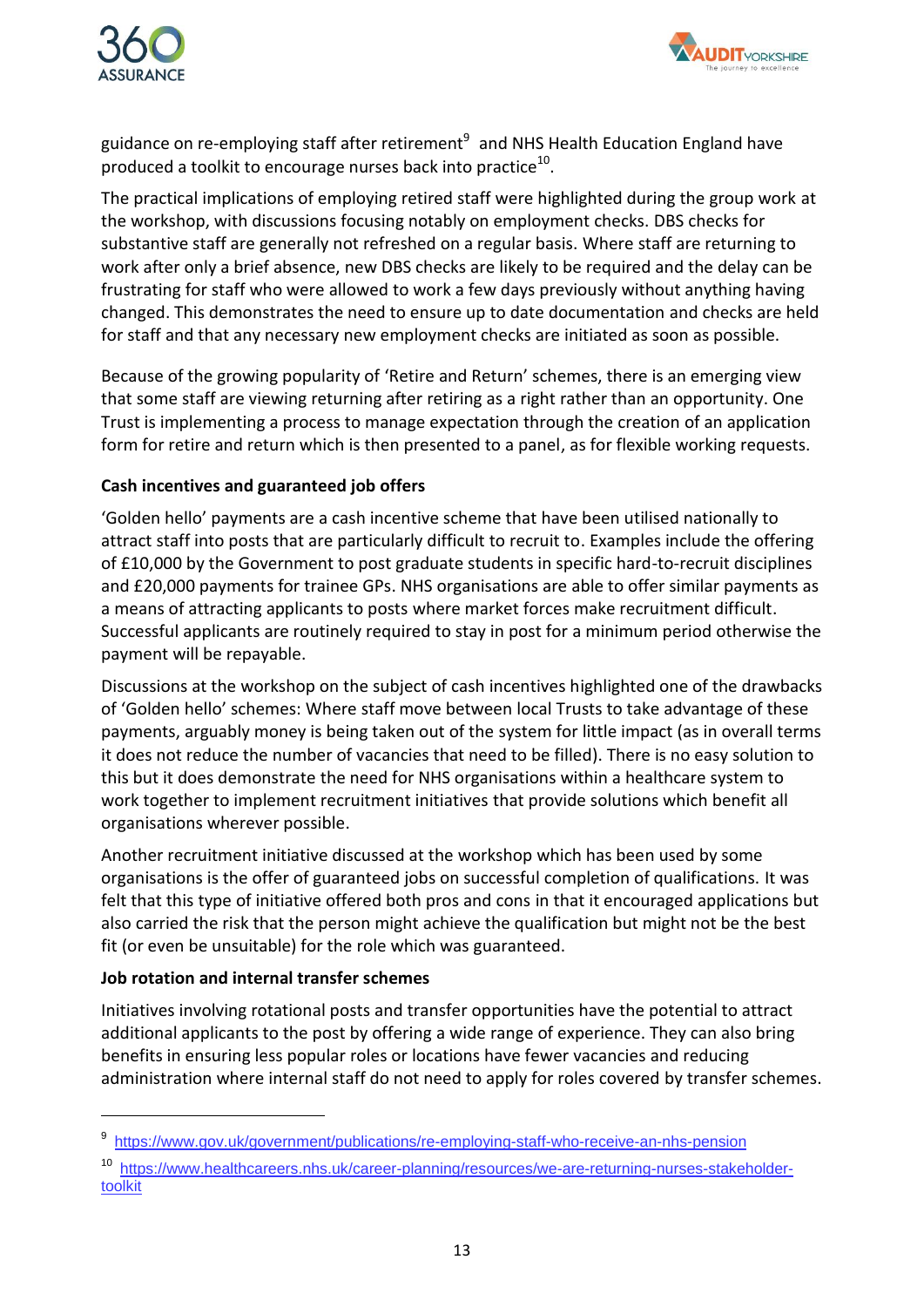



However, some challenges were also identified at the workshop, particularly in relation to internal transfer schemes. For example, there was some discussion regarding whether transfer schemes can be too automatic – meaning that staff who have not demonstrated the relevant aptitude or approach in one role can get automatically placed somewhere else in the organisation without issues being resolved. This can have a detrimental effect in the area the member of staff is transferred to. Some group members also pointed out that competition is healthy and that internal recruitment by application can help to focus attention on performance issues which would otherwise be passed on.

#### **Further reading**

The following links, all from the NHS Employers' website, include useful further reading:

- [https://www.nhsemployers.org/your-workforce/recruit/employer-led](https://www.nhsemployers.org/your-workforce/recruit/employer-led-recruitment/international-recruitment)[recruitment/international-recruitment.](https://www.nhsemployers.org/your-workforce/recruit/employer-led-recruitment/international-recruitment) This page on the NHS Employers' website provides a number of useful links to guidance and FAQs relating to international recruitment.
- [https://www.nhsemployers.org/-/media/Employers/Publications/Social-media/Social-](https://www.nhsemployers.org/-/media/Employers/Publications/Social-media/Social-Media-Toolkit.pdf)[Media-Toolkit.pdf.](https://www.nhsemployers.org/-/media/Employers/Publications/Social-media/Social-Media-Toolkit.pdf) Acknowledging the increasing use of social media for recruitment and communication with employees and the public, NHS Employers have produced a useful toolkit which provides guidance for developing a Social Media Strategy.
- Where Trusts face challenges in recruiting to specific posts due to a lack of supply, one option which can provide a solution is an examination of the skill mix required to deliver a service as part of a service redesign process. This can be a complex process involving cultural change and care must be exercised to ensure that the needs of patients continue to be fully met. Nevertheless, benefits are available if the service redesign is implemented effectively, as demonstrated by a case study involving Chesterfield Royal Hospital NHS Foundation Trust, which can be accessed via this link: [https://www.nhsemployers.org/case-studies-and-resources/2018/08/building-a-team](https://www.nhsemployers.org/case-studies-and-resources/2018/08/building-a-team-around-the-patient)[around-the-patient.](https://www.nhsemployers.org/case-studies-and-resources/2018/08/building-a-team-around-the-patient)
- A very useful report to read on the subject of recruitment in the NHS, which was commissioned by NHS Employers is available at [https://www.nhsemployers.org/case](https://www.nhsemployers.org/case-studies-and-resources/2019/10/volume-recruitment-in-the-nhs-recommendations)[studies-and-resources/2019/10/volume-recruitment-in-the-nhs-recommendations.](https://www.nhsemployers.org/case-studies-and-resources/2019/10/volume-recruitment-in-the-nhs-recommendations) Entitled 'Volume Recruitment in the NHS – Themes and Recommendations,' it summarises the findings of a study which involved a number of Trusts throughout the country, including several from the East Midlands and Yorkshire<sup>11</sup>. The report comments on a number of the issues raised and discussed in this project.

 $\overline{a}$  $11$  Organisations who participated in both this project and in the exercise commissioned by NHS Employers were Bradford District Care NHS FT, Sherwood Forest Hospitals NHS FT, University Hospitals of Derby & Burton NHS FT and Nottinghamshire Healthcare NHS FT.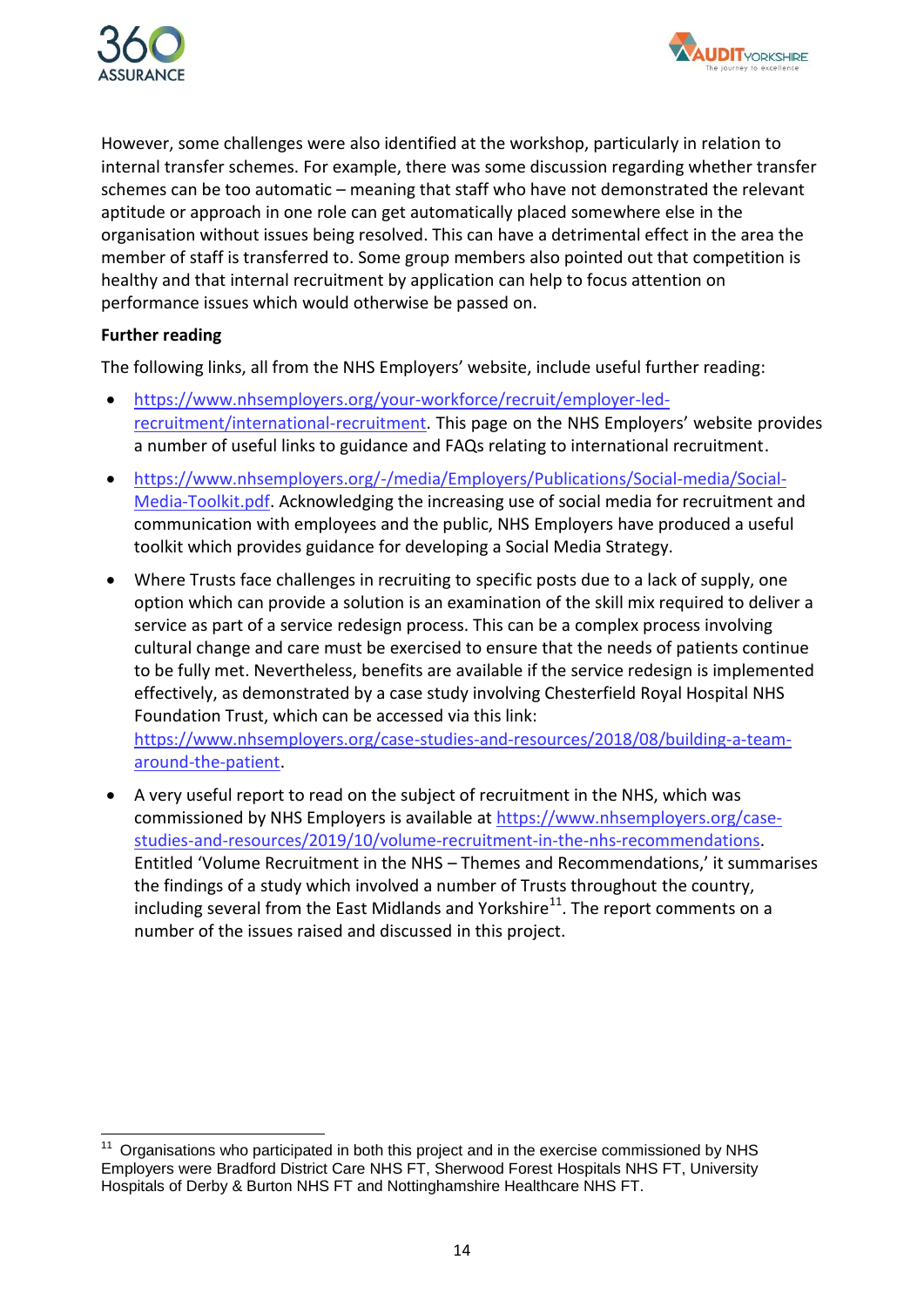



## <span id="page-15-0"></span>**3. Utilising the Apprenticeship Levy**

#### **How organisations are spending the Levy**

The Apprenticeship Levy was introduced by the Government in April 2017. It is paid by all employers who have an annual paybill in excess of £3million, and is charged at a rate of 0.5%. Levy paying employers access the funds they have paid in via an online account, but must use the funding within 24 months or it is retained by the Government; an approach evidently designed to incentivise organisations to create as many apprenticeship posts as possible. It is to some extent a controversial requirement because there are a number of restrictions placed on how the funding can be used. For example, it cannot be used to fund salaries and the training must be provided by an organisation on the national Register of Apprenticeship Training Providers. In practice this creates challenges in ensuring it is fully utilised.

For the reasons outlined above most organisations involved in the project have not made full use of their Apprenticeship Levy since it was introduced. Nevertheless, the overall theme emerging from the project is one of increasing utilisation, driven in part by a desire to ensure funding is not lost. Where organisations have been able to dedicate a resource to the development of apprenticeship roles, significant progress has been made in using the funding to develop apprentices and we saw some good examples of utilisation of the Levy.

For example, one Trust has been able to exceed the public sector target of 2.3% of staff as new apprentice starts, achieving 3.87% through provision of 26 different apprenticeships (over 250 staff) over a range of clinical and non-clinical subjects from level 2 to level 7. This offering of apprenticeships in an increasing number of different disciplines is indicative of an emerging trend. Whilst focus was initially (and understandably) on nursing roles organisations are now starting to utilise the Levy for other clinical and non-clinical roles.

The Government has made provision for organisations to transfer up to 25% of their unused Apprenticeship Levy funds to other employers and healthcare systems are beginning to take advantage of this provision to ensure funds are not lost from their community. A number of the health communities who were involved in this project are taking advantage of this provision and we saw examples such as the transfer of funds to the care home sector and to GP practices to fund training in primary care.

Though not covered in detail in this exercise, the Apprenticeship Levy can also be used to encourage staff retention through offering of training to current employees and examples were noted where organisations are promoting apprenticeships to their current staff as part of their Continuing Professional Development and career development.

#### **Further reading**

- [https://www.nhsemployers.org/your-workforce/plan/workforce-supply/apprenticeships.](https://www.nhsemployers.org/your-workforce/plan/workforce-supply/apprenticeships) The page on the NHS Employers' website that provides a wealth of information on how to use the Levy.
- [https://www.nhsemployers.org/case-studies-and-resources/2018/07/we-used-the-levy](https://www.nhsemployers.org/case-studies-and-resources/2018/07/we-used-the-levy-to-embed-apprenticeships-across-the-trust)[to-embed-apprenticeships-across-the-trust.](https://www.nhsemployers.org/case-studies-and-resources/2018/07/we-used-the-levy-to-embed-apprenticeships-across-the-trust) The NHS Employers' website includes a number of useful case studies relating to the Levy, but we would like to draw particular attention to the study prepared by North Lincolnshire and Goole NHS Foundation Trust, who participated in this project. Published in July 2018 (the Trust has further developed its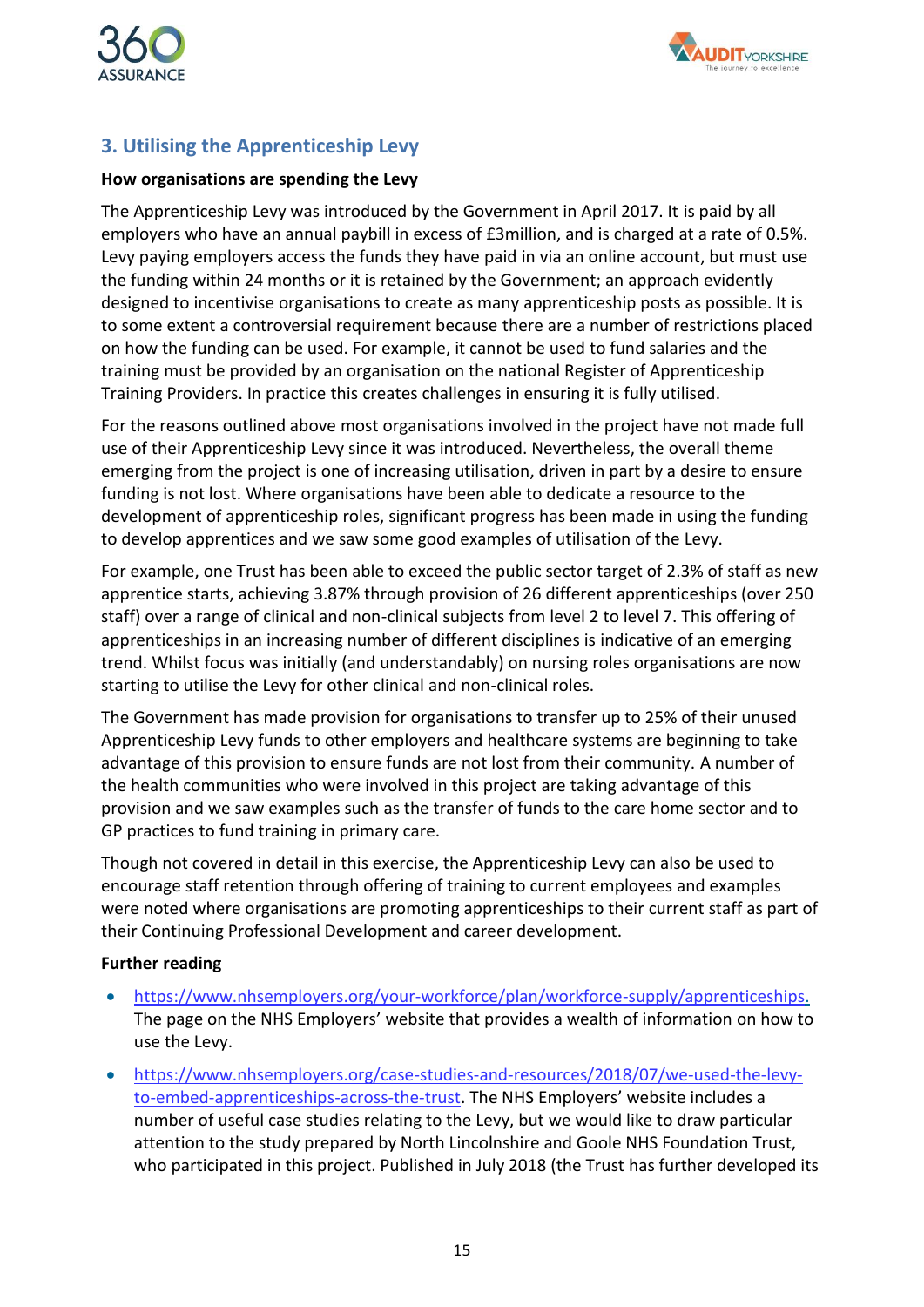



apprenticeship offering since this date), the study is a good example of how to embed apprenticeships in an organisation's workforce strategy and the benefits this brings.

 [https://www.nhsemployers.org/case-studies-and-resources/2019/12/using-the](https://www.nhsemployers.org/case-studies-and-resources/2019/12/using-the-apprenticeship-levy)[apprenticeship-levy.](https://www.nhsemployers.org/case-studies-and-resources/2019/12/using-the-apprenticeship-levy) The latest briefing available from NHS Employers on using the Levy, published in December 2019.

## <span id="page-16-0"></span>**4. Implementing System Wide Recruitment Projects**

#### **The challenge of system working**

The case for organisations working together as a system to respond to the ever increasing demand for health and social care services is easily made. All the projections regarding the workforce that would be required to deliver services as they are currently configured point to one conclusion: insufficient staff. Services must be redesigned and along with this, the profile of the workforce will need to change.

Unfortunately, outlining the case for change is a lot easier than actually implementing it. This is the overriding message that has emerged from the work we have completed to date on system working arrangements and it was a message reinforced at the workshop in respect of the implementation of system wide recruitment initiatives. This is not to say that progress is not achievable, or indeed not being made, but it was interesting to note a number of themes emerging from the project and workshop in respect of system working. These may be summarised as follows:-

 Practical challenges of organisations working together. One of the appealing aspects of organisations working together is the offering of roles where successful applicants have the opportunity to work for more than one organisation. The potential this has for career development and, therefore, its ability to attract more applicants, is obvious and some systems have started the process of employing staff in posts that work across more than one organisation. The reality of any such post, however, is that it involves working for more than one statutory body and this creates a number of challenges which need to be overcome.

For example, one system in the region trialled the implementation of a number of rotational roles. Challenges experienced included the different governance arrangements of the organisations involved, the need to agree a common approach to pre-employment checks, and practical issues such as the authorisation of expenses and issuing of payslips.

Responding to this issue, NHSE/I has prepared a toolkit<sup>12</sup> that provides some useful pointers on the subject of staff working for more than one organisation. The toolkit makes liberal reference to guidance prepared by NHS Employers on the subject, which is also a useful resource.<sup>13</sup>

 The volume of system recruitment projects requiring implementation. An observation made by a number of members of staff involved in system led work was that, taken collectively, the number of service redesign projects either being implemented or that

<sup>12</sup> <https://improvement.nhs.uk/resources/enabling-staff-movement-toolkit/>

<sup>13</sup> <https://www.nhsemployers.org/case-studies-and-resources/2019/02/staff-mobility-guide>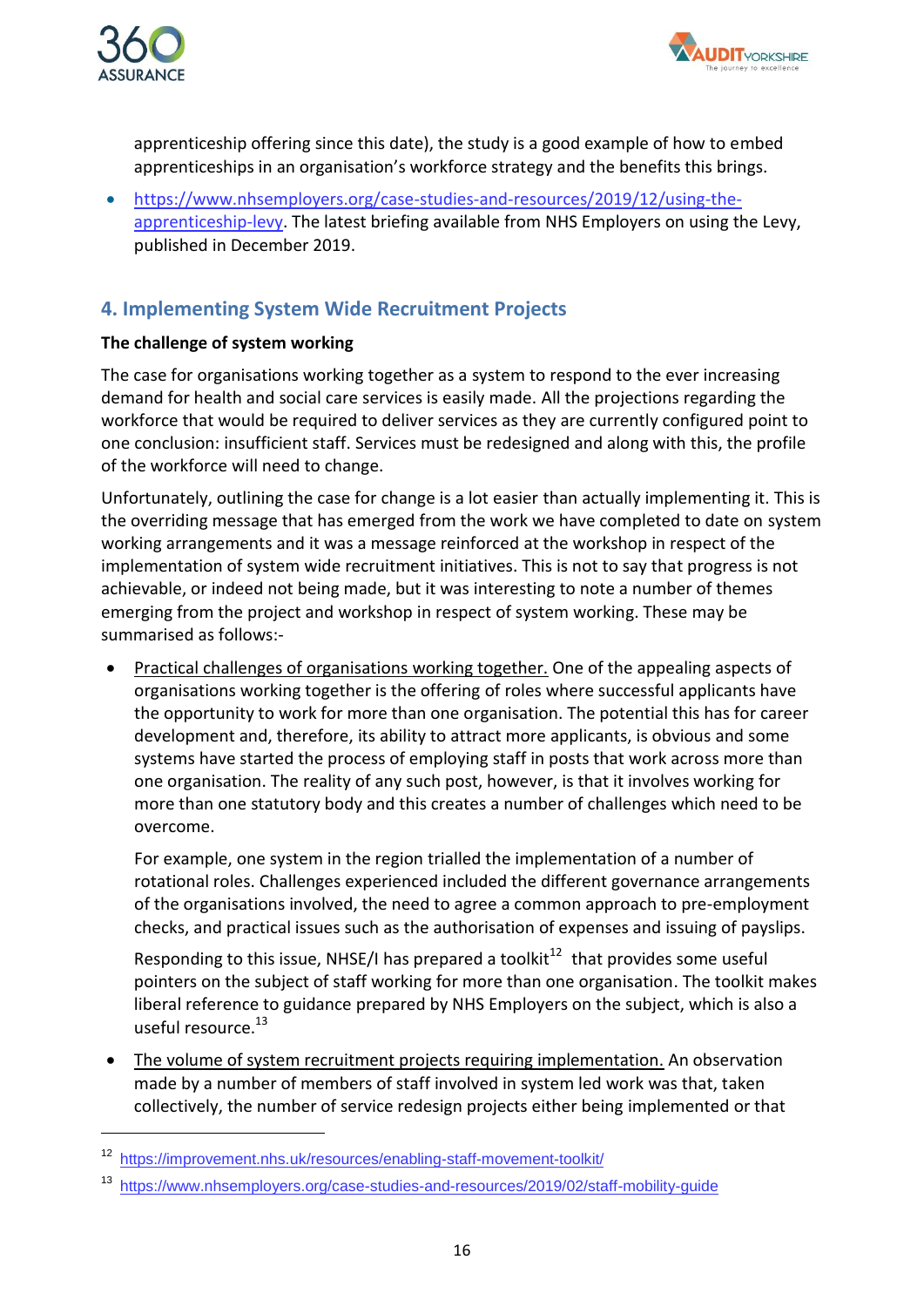



need to be implemented in every healthcare system is vast. Many of these projects impact on workforce in one form or another and therefore require input at varying levels from HR professionals. This can lead to staff being involved in too many projects at any given time, resulting in a lack of focus due to stretched resources. Ideally the solution to this would be to increase the level of resource available to support projects but there was an acknowledgement that this involved competing for transformation funding which is limited. Assuming that no further funding is available, the general consensus of opinion was that it was better to focus on a smaller number of projects and ensure that they are fully delivered. For this to be achieved there may need to be adjustments made in expectations of the overall length of time required to implement workforce elements of all system wide projects.

 Availability of data analytics resource. One of the subjects explored was the production and utilisation of system-level HR data. We found that some systems had workstreams in place which were exploring the scope of work involved in the production of this data, but that one challenge being faced was the availability of a data analytics resource. This issue also extended more generally to impact on some other projects which require data to be manipulated, analysed and presented. The problem here is that many transformation projects have a requirement for data analysis and this places a high level of demand on data analytics teams, who in turn struggle to meet this demand within required timescales.

#### **Progress made in implementing system-wide change**

The general theme which emerged from our interviews was that emphasis has been placed on the development of system-wide workforce strategies and governance arrangements, supported by Local Workforce Advisory Boards for their implementation. Even a casual read of these strategies reveals the challenge that lies ahead in ensuring that the workforce in each system is able to respond to future demand. Recruitment is only one of the areas where actions are planned; the strategies reviewed during the project all refer to other priorities where changes need to be made to the workforce in responding to the transformation agenda. Thus, observations made in this report need to be read in context, as only system-wide initiatives that have a recruitment or streamlining focus were covered in the review and the report is not seeking to comment on all workforce development activity that is taking place at a system level.

The challenges to effective system working summarised above have contributed to a sense of frustration expressed by some at the workshop that progress in implementing recruitment initiatives has been slower than anticipated. Nevertheless, there are examples of what has been achieved thus far through organisations working together. There are a number of national streamlining programmes supported by NHS Employers that engage with regions at a system level<sup>14</sup> and initiatives like the mandatory and statutory training project in South Yorkshire, referred to previously, demonstrate the positive impact of organisations within a health community working together.

 $\overline{a}$  $14$  A summary of each of the regional streamlining programmes is available at [https://www.nhsemployers.org/your-workforce/recruit/streamlining-programme/streamlining-region-by](https://www.nhsemployers.org/your-workforce/recruit/streamlining-programme/streamlining-region-by-region)[region](https://www.nhsemployers.org/your-workforce/recruit/streamlining-programme/streamlining-region-by-region)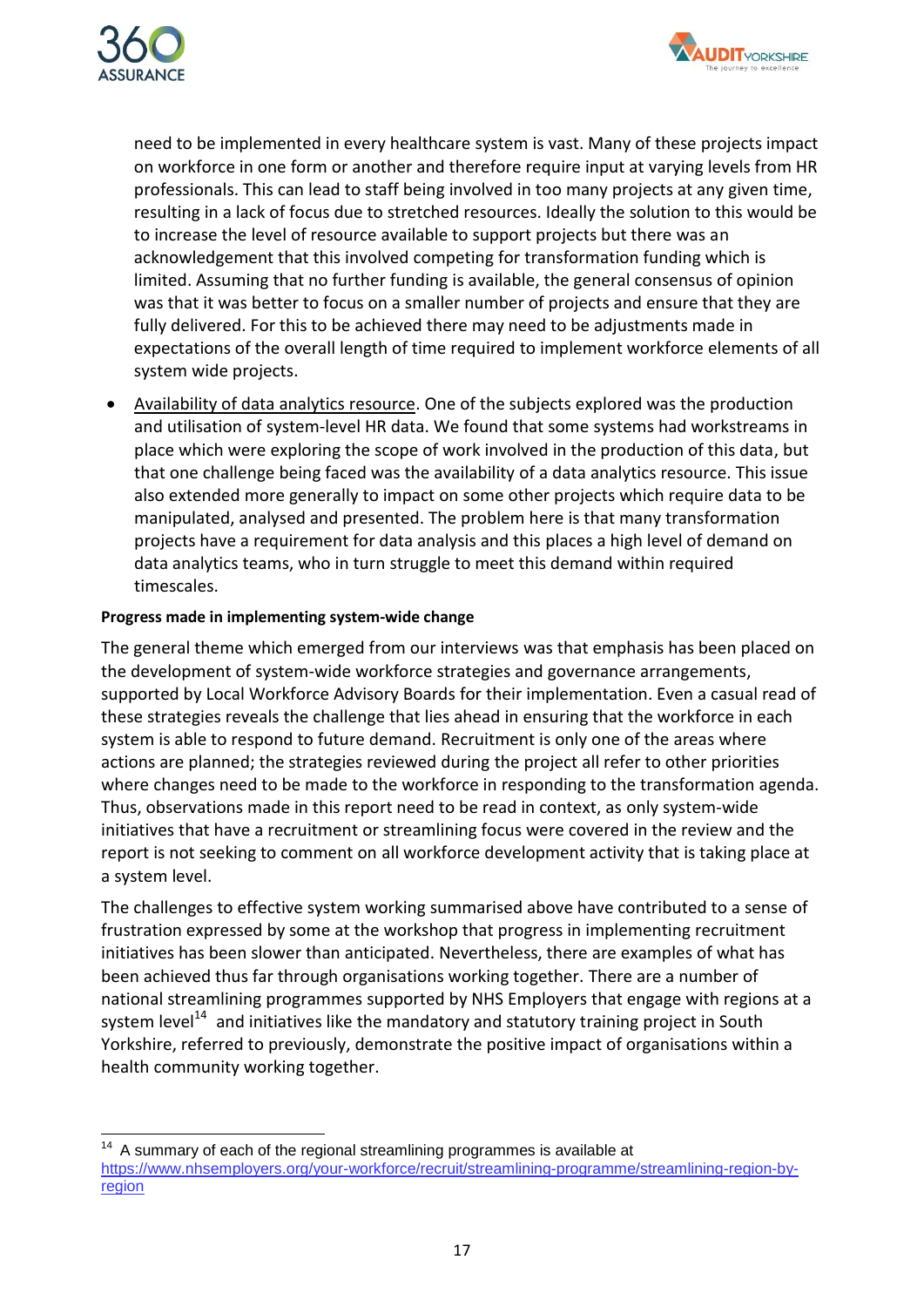



Another area in which organisations are working together to encourage more people to choose a career in health and social care is in the development of Talent Academies. These academies (also referred to as Excellence Centres) bring together training and career opportunities from several NHS and social care organisations within a locality. Access to these opportunities is advertised through a website managed by the academy.

A number of health communities have either developed or are planning to develop an academy and a very good example is the Excellence Centre which is operating within Humber Coast and Vale. The centre, which brings together employers from health and social care, independent and voluntary sectors, and training providers, has a well-developed website<sup>15</sup>, which includes numerous links to opportunities for apprenticeships, open days and training programmes.

With the publication of the final NHS People Plan expected imminently, it is anticipated that there will be increasing emphasis on finding and implementing system-wide solutions to recruitment challenges.

<sup>15</sup> <https://humbercoastandvale.org.uk/how/workforce/humber-coast-vale-excellence-centre/>